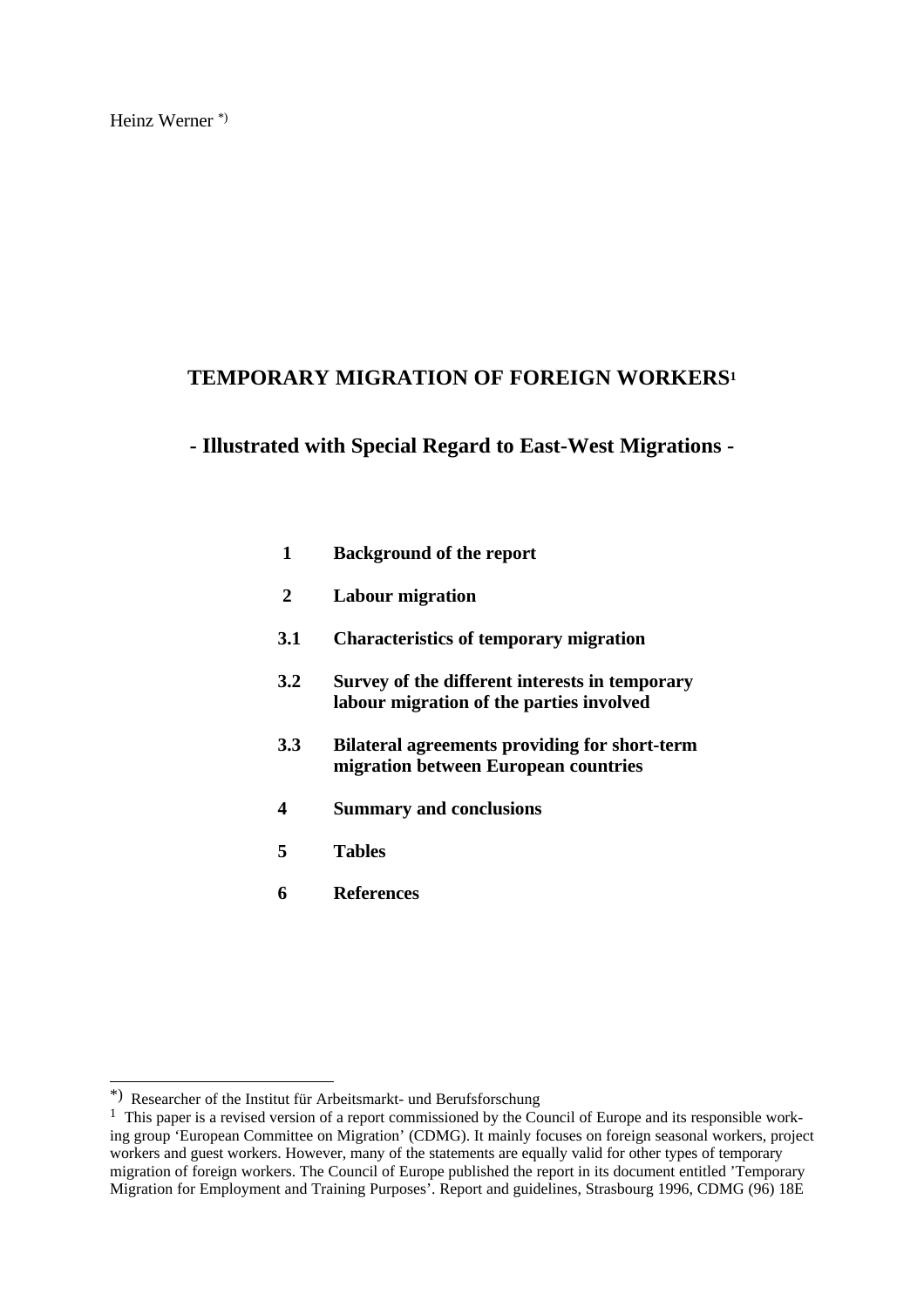### **1 Background of the report**

With the opening up of the borders to the Central and Eastern European states a new migration situation has arisen. People are not only flowing into the industrialised countries of Europe from southern developing countries, but also from Central and Eastern Europe. This pressure to migrate results from the pronounced differences between the economic development and incomes in these countries and in the western European industrialised countries. Furthermore the frontiers cannot be hermetically sealed - undesirable illegal immigration and employment cannot be prevented. For this reason, it is argued, legal methods of enabling temporary migration for workers should be found (Council of Europe 1993:4; Commission of the European Communities 1994:23). The idea of temporary migration is to ease the pressures of migration and to channel it. At the same time this could contribute to the development of the Central and Eastern European countries. Temporary employment in a western country could provide the country of origin with foreign exchange and purchasing power, while in addition, employment abroad would provide vocational know-how. The receiving country, on the other hand, might also profit from such short-term employment.

At the Vienna Conference in 1991 the Conference of Ministers of the Council of Europe dealt intensively with the issue of temporary migration of foreign labour, especially from Central and Eastern European countries. At that time the existing possibilities were uncertain, while the extent and consequences of such immigration were unclear. It was suggested, therefore, that a study about existing bilateral agreements on temporary employment of foreign workers be compiled. In addition to describing the advantages and disadvantages of the different forms of temporary immigration, these should be examined and suggestions made, such as how bilateral agreements could be designed to ensure maximum benefits for all the parties involved. The author was requested to compile a report and discuss it in the Council of Europe's responsible working group. A substantial part of the present paper is based on this report. Where necessary, the research results from migration research were included to permit the assessment of possible consequences of short-term immigration.

The paper starts with a brief description of the factors determining labour migration to explain the mechanisms of migration processes. Next a typology of migration movements is set out to permit an assessment of the range and potential of temporary immigration to be made. Then the interests of the parties involved in such short-term immigration are listed, including the advantages and disadvantages of the same. This is followed by a chapter providing an overview of the existing bilateral agreements on short-term migration for seasonal work, project-tied contract work and occupational trainees. Since the liberalisation of trading with services within the context of the agreements of the World Trade Organisation permits short-term employment under certain conditions we will also briefly touch on that. The paper ends with a summary and conclusions.

### **2 Labour migration**

#### **2.1 Determinants of labour migration**

An economically motivated potential for migration arises when varying levels of economic development and thus of income exist between countries. More specifically, we can identify push factors in the emigration countries and pull factors in the immigration countries. Pull factors are the prospects of higher pay and the availability of jobs in the respective destination country. Push factors might be lack of employment prospects, unemployment or low income in the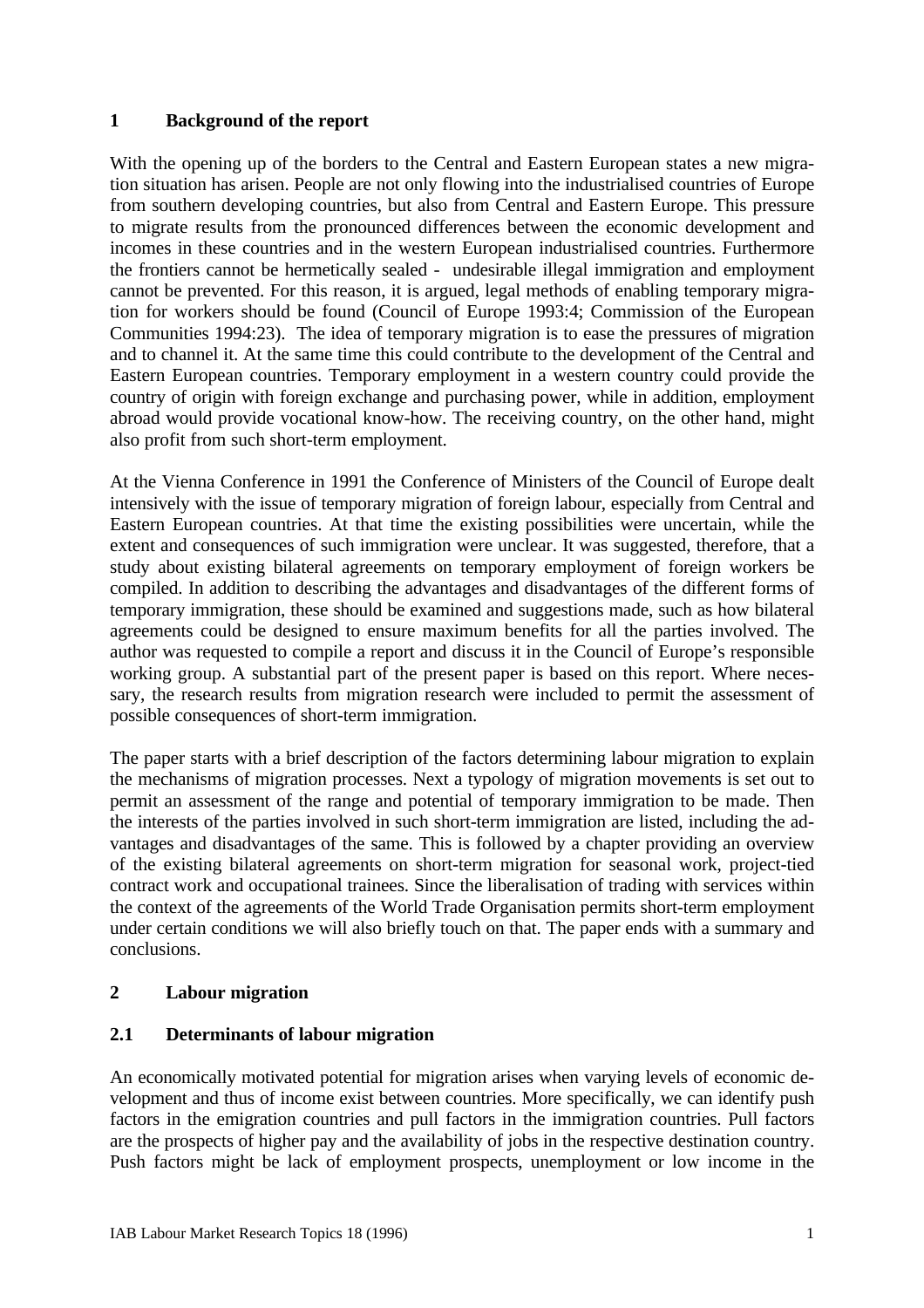home country. If both respective factors are present in two countries, there is a basic potential for migration. Before migration actually can take place further conditions have to be met: transparency/information, legal admissibility (illegal migration left aside) and the absence of other barriers such as language, cultural differences, excessive distance.

In the early 1970s most industrialised EC countries pursued a more or less generous policy of acceptance of foreign workers due to their demand for labour. When immigration and employment policy of the receiving countries are generous and while the differences in development levels and thus earning potential between home and receiving country are very pronounced, the influx from the less developed countries will continue and may even reinforce itself. Böhning called this the 'self-feeding process of migration' (Böhning 1984: 68ff). The reasons for such self-feeding migration were twofold. When migration started the foreign workers took jobs that had been unattractive for the national labour force. After a while - in the case of a favourable economic situation - they took the jobs unwanted by nationals for reasons of status or prestige. Since it was easy to recruit more foreign labour, new workers came in, taking the jobs that had become socially undesirable for the foreigners that had come earlier. Thus the employment of foreigners improved vertical mobility for nationals. On the other hand this migration is self-feeding, because foreign workers are followed by their families and friends (chain migration).

As long as considerable differences between the wages in the home and the receiving country persist, migration pressure will continue. Generally this may apply even when the labour market in the potential receiving country is saturated, as is proved by the current migration from less developed countries. The key word here is 'economic refugees'.

The emigration push does not depend solely on the absolute difference between income levels in the country of origin and the target country. If the income is low, but still reaches a level acceptable by this society and is above the poverty line, the income threshold to emigrate is bound to be high, that is, the absolute earnings differential must be considerable to cause labour to move. This phenomenon of less migration has occurred in the course of European integration, although the legal barriers to migration have been abolished (free movement of labour) (Werner 1994b:239). With increasing economic interrelations, trade and industrialisation, prosperity in all EU countries has grown. Although there are still considerable income differentials between EU countries, a "socially acceptable" income can be obtained in most EU countries. In the EU "peripheral" countries, regions with a high standard of development have emerged - e.g. northern Italy - southern Italy. In this case migration tends to take place within a country. These developments have diminished one of the decisive international incentives for migration. We shall illustrate these facts with an example (Stalker 1994: 156): the average wage difference between the southern EU countries and the economically better-off EU countries is about 1 to 4. Still relatively few workers migrate from the Mediterranean, although the rules of free movement make it formally very easy for them. In other parts of the world such differences are enough to cause mass migrations as people hope to escape poverty. An example is the average wage difference between Columbia and Venezuela which is 1 to 3. Next to the difference in wages, prospects for the future are also decisive for migration. If there are prospects for economic improvement, the immediate, short-term (material) advantages of emigration are offset against expected, improved conditions which might mean deciding against emigration.

The above considerations may also become relevant in the context of east-west migration. In view of the currently existing considerable differences in wages we can expect that significant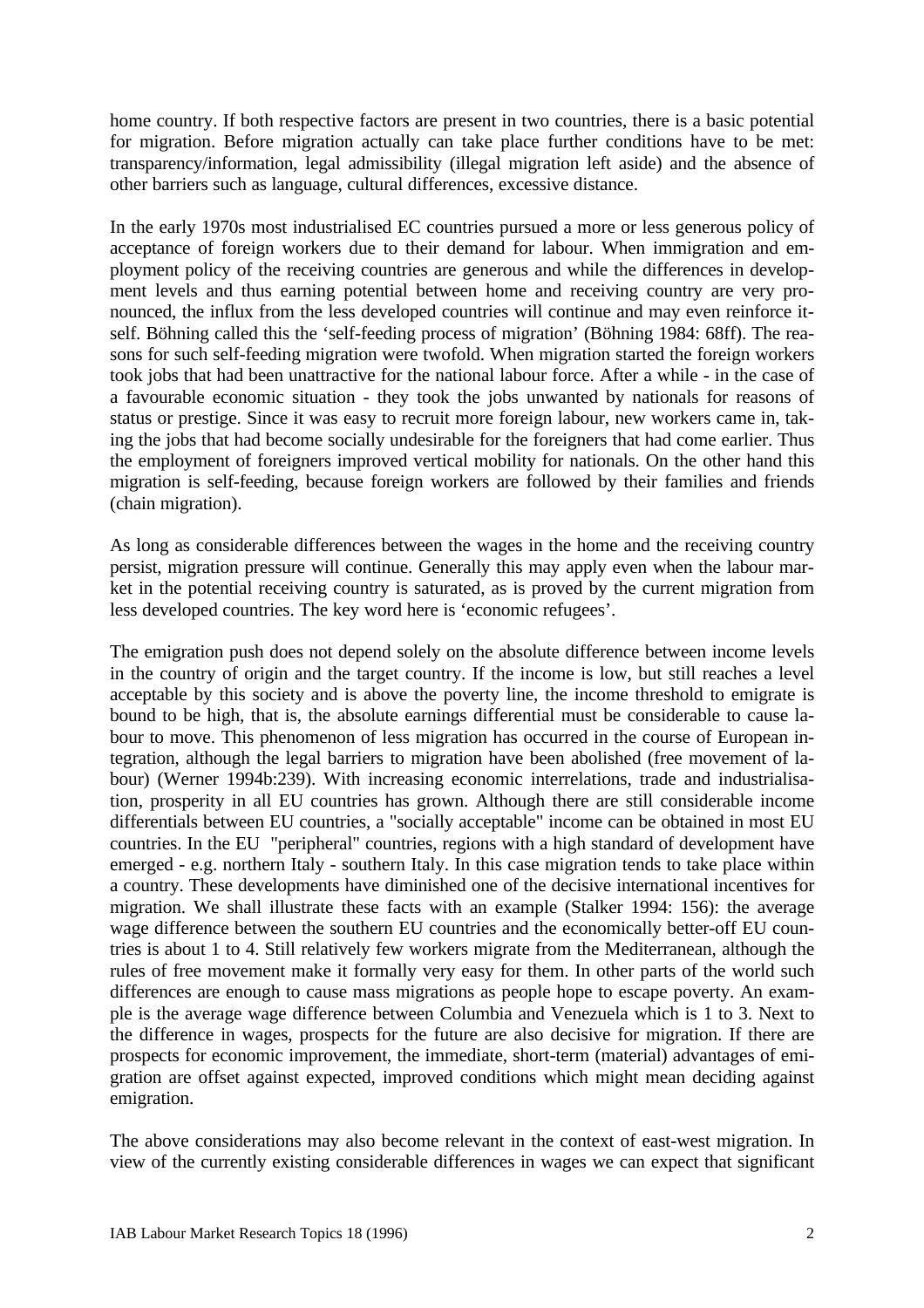numbers of people will move away from eastern Europe. But if the restructuring process gains momentum and positive growth rates materialise, an increase in wages towards a "socially acceptable" level of income may get under way in those countries and reduce the pressure to migrate.

Once the mobility process has started, networks develop which affect the level and direction of migration (Gurak 1992: 150 ff and Castles/Miller 1994: 23). Although each migratory movement has its own specific historical patterns, it is possible to generalise on the way migrations evolve. For example it may be observed that most migrations have started with young, economically active men. They want to stay for a limited period and save enough money in a higher-wage economy to improve conditions at home by buying land, building a house, setting up a business, etc. After having spent some time in the receiving country, a proportion of these "primary migrants" return home. But others stay and bring their family and friends. Social networks develop among those that came first and those that came later. For the newly arriving migrants they are a kind of bridgehead providing information about housing, jobs, etc. and making it easier to settle. The existence of such networks explains why a migration process, once initiated, tends to develop its own dynamics and why a certain group of migrants goes to one country rather than another. For example, it explains why most people from North Africa migrated to France, while Turks preferred Germany.

The pattern of the process of migration can be summarised in a four-stage model (Castles/Miller 1994: 25f.):

Stage 1: temporary labour migration of young or middle-aged workers, remittance of earnings and continued orientation towards the homeland;

Stage 2: prolonging of stay and the development of social networks based on kinship or common area of origin or the need for mutual help in the new environment.

Stage 3: family reunion or formation, growing consciousness of long-term settlement, increasing orientation towards the receiving country, and emergence of ethnic communities with their own institutions (associations, shops, cafes, agencies, professions).

Stage 4: permanent settlement which, depending on the policies of the government and the behaviour of the population of the receiving country, leads either to secure legal status and eventual citizenship, or to political exclusion, socio-economic marginalisation and the formation of permanent ethnic minorities (ghettos).

This model of the migratory process applies to the large-scale post-war migrations from the Mediterranean basin to western Europe. It is less applicable to refugee movements or to temporary migrations of highly skilled personnel, for example. Nonetheless the model has analytical value for these groups too, since both movements are often at the beginning of migratory chains which lead to family reunion and community formation.

The west European countries have reservations against admitting any sizeable new immigration mainly because of the uncertain outcome of the last stage of the migration model sketched above and the deterioration of the labour market situation (Commission of the European Communities 1994:4). Temporary migration, it is argued, would avoid those long-term effects, could channel migration according to the labour market needs and provide benefits for all parties - the foreign worker, the sending and the receiving countries. These arguments will be dis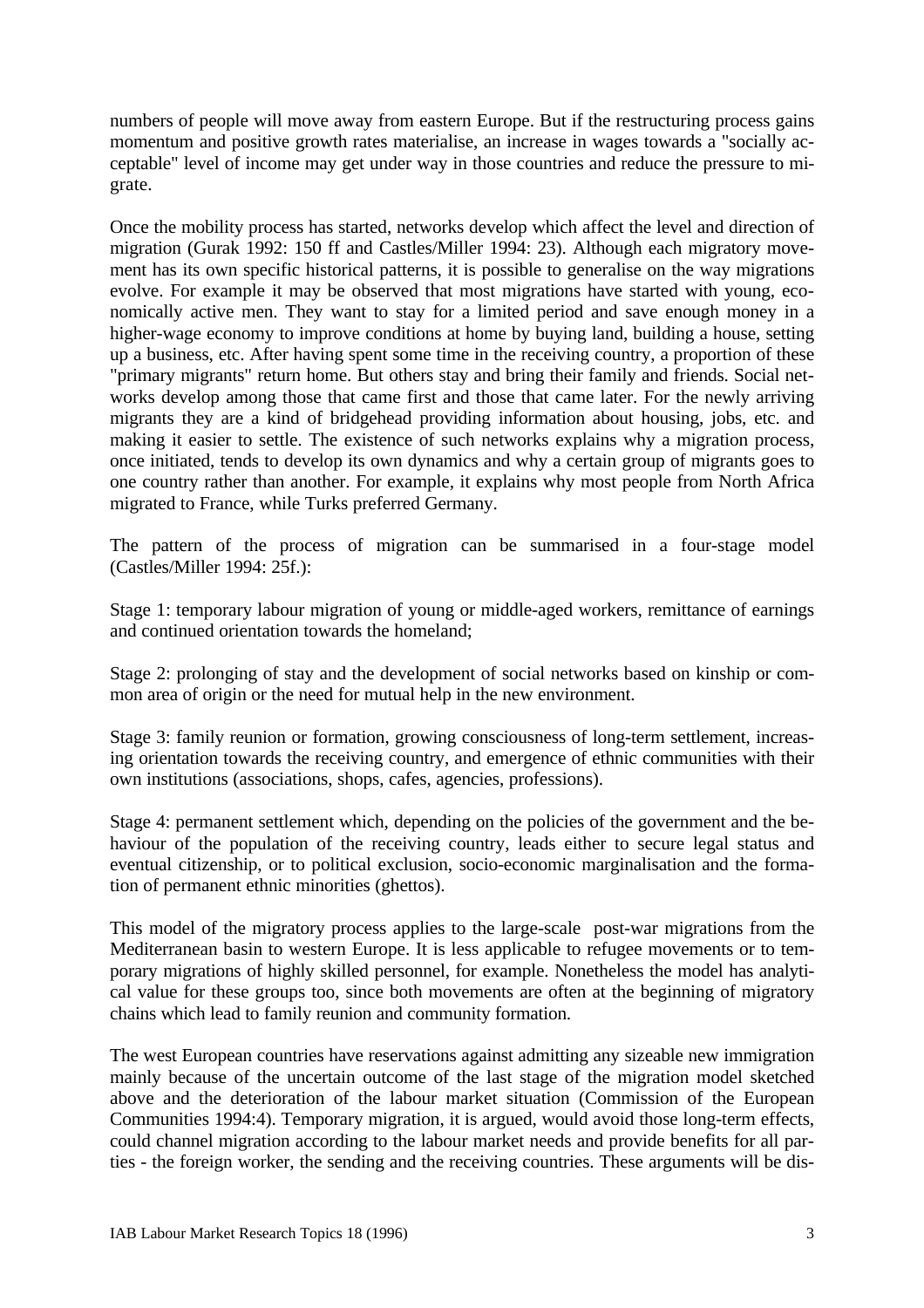cussed in more detail later on in the report. At first we will present a classification of labour migration to permit an assessment of the range of temporary immigration.

#### **2.2 Classifying migration movements**

There are several possibilities of classifying economic migration (Salt 1995:8). One can classify migration movements by referring to the policy perspectives of sending (emigration) or receiving (immigration) countries or, alternatively, by reference to individual migrants' intentions. Problems of delineation arise because individuals who originally planned to stay for a short time stay permanently.

The following is the classification of the UN agencies (ILO/IOM/UNHCR 1994:3 ff.), which focuses on the substance and form of the migrations.

**Migration for education**: Migration for education does not, strictly speaking, involve economically active persons but it is included here because the motivation is ultimately economic. This kind of migration includes international exchanges of academics and higher education students for studies abroad.

**Migration for training**: Occupational trainees or experienced skilled workers (so-called guest workers) spend a certain period of time abroad to get to know the receiving country's more advanced technology, production or marketing procedure and to benefit therefrom after their return.

**Migration for professional or business purposes**: This type concerns mostly people with higher levels of education or training whose skills transfer easily from one country to another. Among these are many managers and technicians moving across borders within transnational enterprises (inter-company transfers) for certain periods.

Increasing migration of highly qualified personnel and specialists can be observed everywhere in the world (Findlay 1993: 149 ff.). It reflects the global nature of production. Socially they constitute an 'invisible' group of immigrants in Europe, in contrast to the 'typical' foreign workers, and the public becomes hardly aware of this form of migration. They belong to the middle class; in many ways they are international citizens. Most countries place no barriers to their entry (Salt 1993:10; Groenendijk/Hampsink 1994: 94; Findlay 1995: 521).

**Contract migration**: Contract workers usually are unskilled or semi-skilled foreign workers who are admitted on the understanding that they will work for a limited period. There are the following types:

\* Temporary contract migration first took place on a large scale when workers from lesser developed Mediterranean countries moved north in the 1960s and 1970s. They arrived on the basis of temporary work permits and work contracts with time limits but which were often renewable and finally gave way to unrestricted duration of employment and permanent residence permits for themselves and their families. Right now about 17 million foreigners are living in Western Europe, not counting those that have been granted citizenship meanwhile.

\* Seasonal migration for employment is a subform of international contract migration. Seasonal workers are commonly employed during seasonal peak demands, e.g. in touristdependent industries or in agriculture.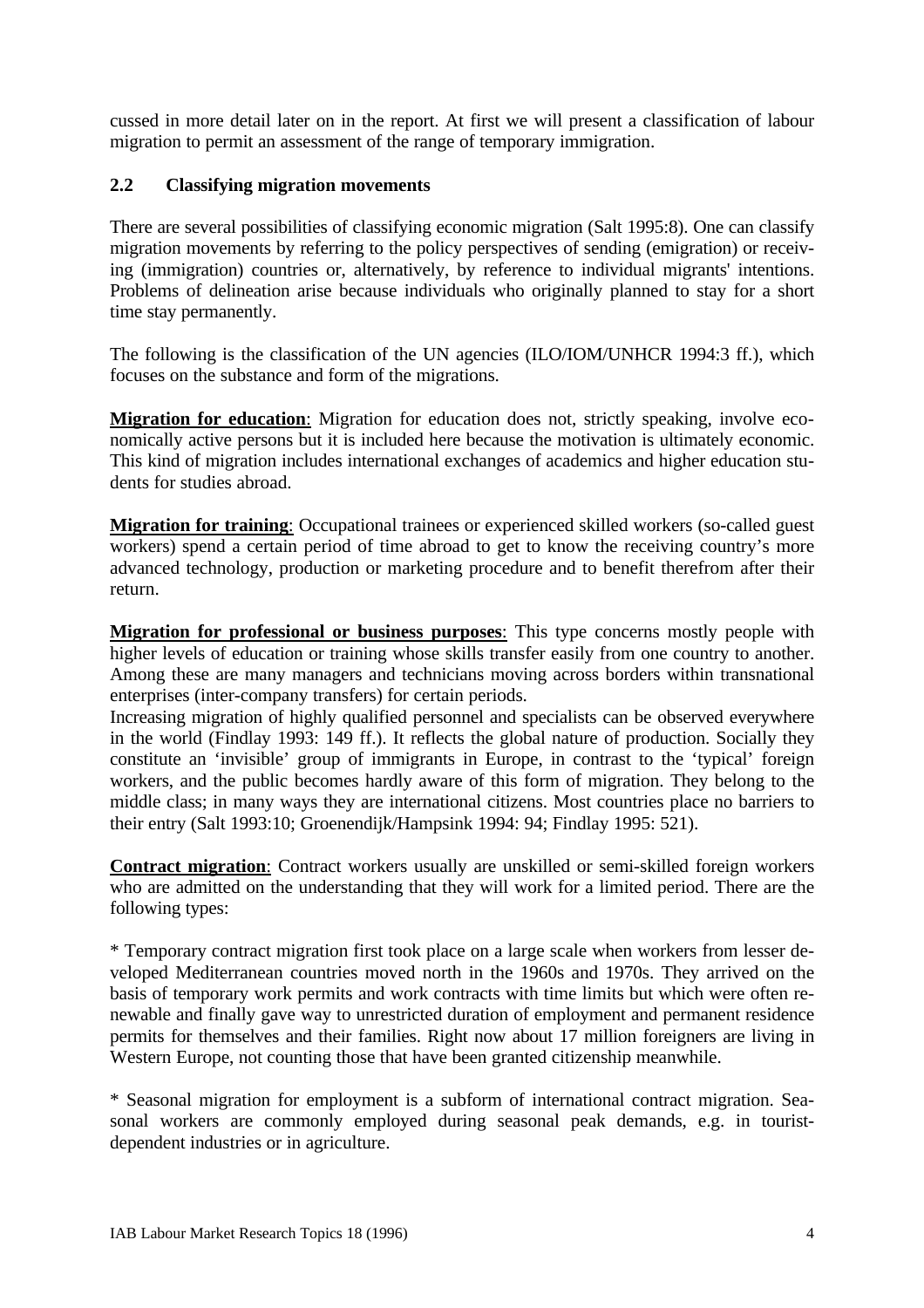\* Project-tied migration occurs when a migrant worker is admitted to a State of employment for a defined period to work solely on a specific project - such as a construction project - being carried out in that State by his or her employer. They remain employed with their company. In such cases disagreements about paymentmay occur. If foreign contract workers are paid the considerably lower wages of their home country, competition between national and foreign labour and between companies which can employ such cheaper labour and such that cannot ensues which is considered unfair.

**Migration for settlement**: This type concerns people who enter a country to live there permanently. In the past they have headed for countries like the United States, Canada and Australia. This category also includes specific ethnic groups, 'returning' to a homeland where they have been granted an automatic right of settlement, e.g. the German "Aussiedler" who receive citizenship and a number of start-up subsidies.

**Illegal migration:** Irregular migration involves illegal (unauthorised) entry, stay or economic activity. Most illegal immigrants in fact enter the host country legally and then become illegal by overstaying, usually by taking employment (Salt 1993: 10). Visitors or contract workers may stay on after the expiration of the authorisation and continue or take up paid employment in precarious and low-paid jobs. Western Europe had nearly 3 million illegal non-nationals in the early nineties, according to an estimate by the ILO (Stalker 1994: 146).

**Asylum seekers and refugees**: These are people who have left their country to escape danger due to political persecution. Many seek to escape extreme poverty at home without being persecuted.

### **3.1 Characteristics of temporary migration**

How can temporary migration be integrated into this classification scheme? First of all, there is no uniform definition of what can be understood by "temporary" in migration literature. Second, temporary migration may occur among the different types of economic migration mentioned above.<sup>2</sup> Third, the duration of stay may vary according to type of migration. Moreover, a clear-cut distinction between temporary and permanent stay is often not possible because in the course of the migration and integration process a temporary work permit may be extended and a short-term stay may finally develop into a permanent one.

The major characteristic of temporary work is that it is limited in time and cannot be a preliminary step for a foreign worker to settle permanently in the host country. This implies: 1) a temporary worker must always have a fixed-term contract of employment, specifying the authorised occupation, the geographical area in which the activity may be carried out and the employer. This means that foreign temporary workers may not freely change their employer, activity or area; 2) temporary workers must leave the country on expiration of their contract; 3) the facilities for family reunion do not apply to them.

In practice the following types of temporary work permits exist:

 $\overline{a}$ 

<sup>&</sup>lt;sup>2</sup> John Salt (Salt 1995, p.8), for instance, thinks that a large part of current migration of labour is only temporary and concentrated on a few qualifications. On the one end there are the poorly paid workers in households, agriculture, construction, industry or services such as catering, tourism, cleaning. On the other end there are experts and managers working for multinational companies. A third heterogenous group might be added which might receive temporary work permits such as students, interns, asylum seekers.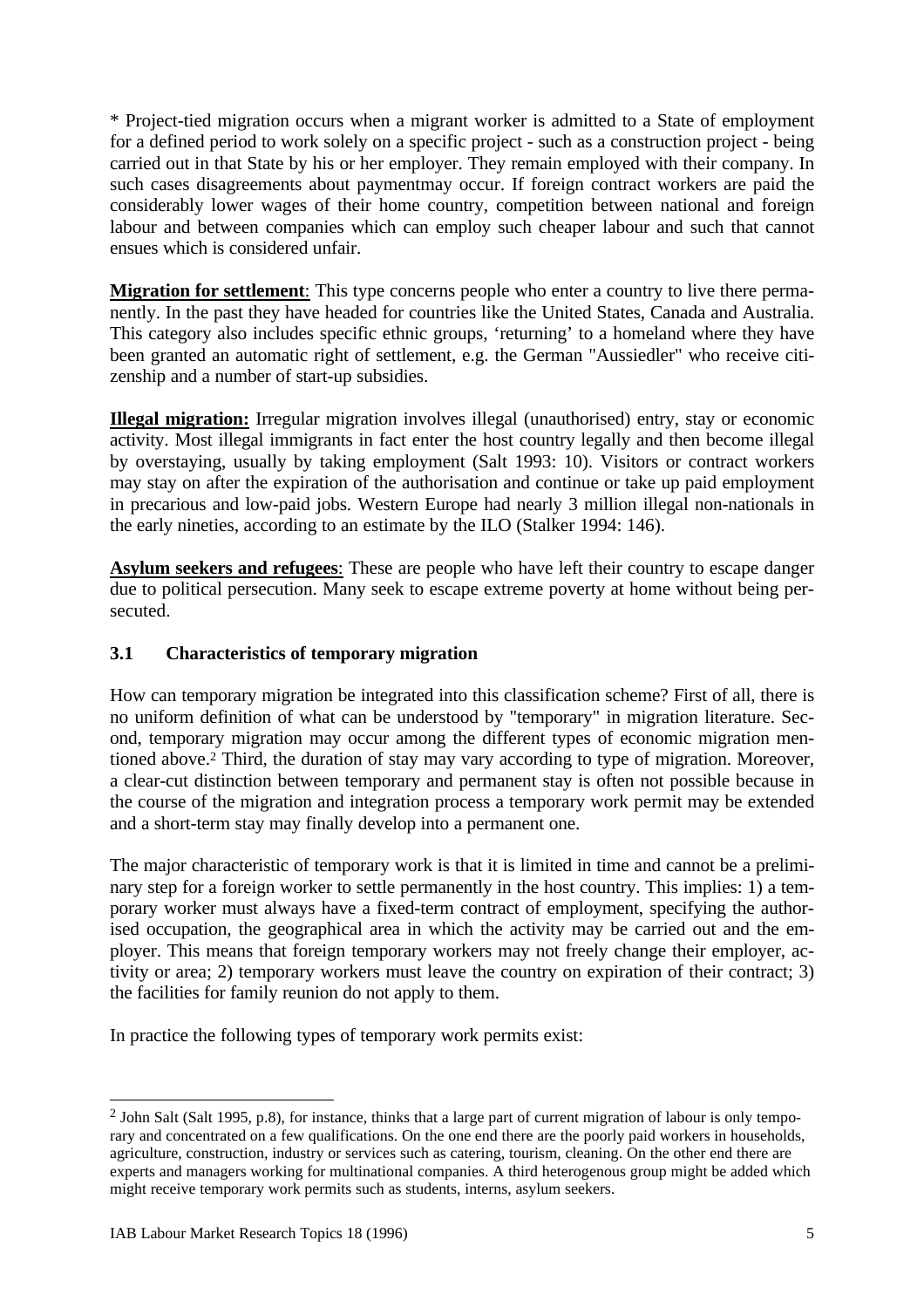1) Most countries' legislation on foreigners include a provision granting a work permit limited to one year for foreign workers who enter the country for the first time. This type of work permit is usually only granted to the persons whose employment is in the interest of the receiving country (e.g. experts and executives) and whose employment is compatible with the labour market situation (OECD 1994b:3).

2) Persons working across the border keep their residence in the border region of the neighbouring country and return to their country of residence every day or at least once a week. Their families stay in the neighbouring country. Most of the time work permits for workers commuting across the border are granted for a limited time only, can be extended, though.

3) Seasonal workers work in seasonal activities occurring only at certain times of the year. Their employment contract is temporary (less than one year) and relates to one specific activity.

4) Project-tied contract workers are foreign workers coming to another country from the home country with their employer to work for a defined project (e.g. a construction project) and for a defined period. The employment contract exists between the foreign employer and the worker from his home country.

5) occupational trainees are admitted to the host country for a defined period to improve their vocational knowledge and skills, including language. They should be able to use the knowledge they acquired profitably after their return.

#### **3.2 Survey of the different interests in temporary labour migration of the parties involved**

Below we are sketching the interest of the actors involved in temporary migration which will enable us to determine whether interests converge or diverge. This permits to balance these interests and propose designs for temporary migration ensuring maximum benefits for all.

### **3.2.1 Interests of the receiving country**

(1) Meeting manpower requirements: Manpower supply bottlenecks are overcome by tapping the labour pool of other countries. The imbalance on the national labour market can be of a cyclical, regional, sectoral (e.g. construction industry), qualification (e.g. nurses) or seasonal (tourism, agriculture) type. The numbers admitted and the skills' structure of the foreign workers can be adjusted flexibly to the prevailing labour market situation. Foreign workers are more mobile as they do not yet have a permanent residence in the host country.

(2) Cutting the cost of labour: Benefits arise out of lower labour costs due to cheaper or better qualified foreign labour which increases efficiency and strengthens the competitive position of individual companies and the national economy. Usually overall wage costs of contract-tied workers are lower than for domestic labour, since the social security contributions are borne by the foreign company. Under the aspect of keeping social peace one should attempt to pay a wage which is roughly equivalent to the collectively bargained or regular wage in this location, to avoid the displacement of national labour.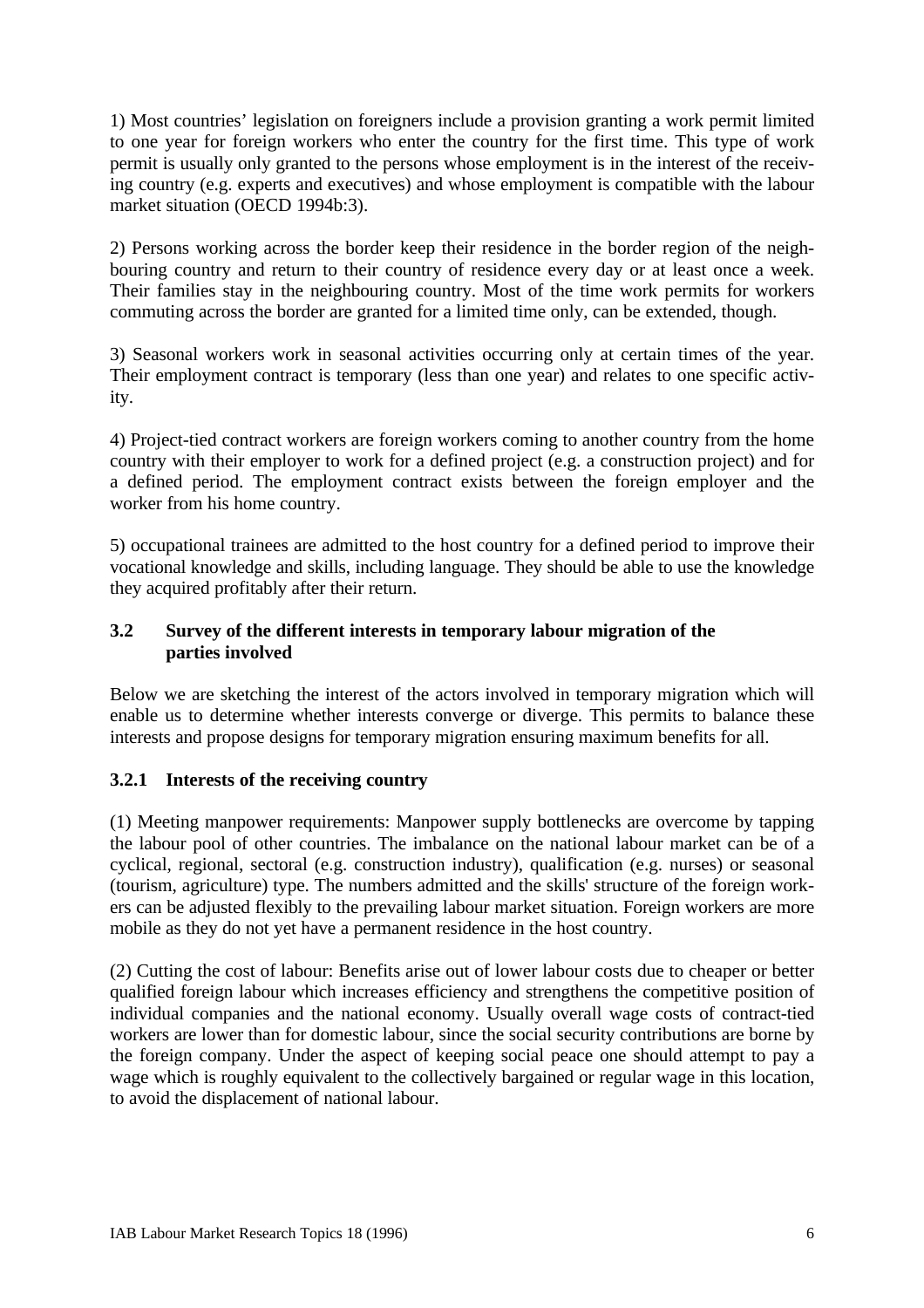(3) Flexible adjustment to prevailing labour market needs: The receiving country is interested in adjusting the numbers admitted and the skills required of the foreign workers according to the labour market situation. This can be achieved by prior examination of the job market (can a domestic worker be found for the job of the foreign applicant?) or by changing the total numbers of foreign workers admitted (quota).

(4) Equal access to employing migrant workers: All companies should have equal opportunities to employing foreign workers. Otherwise conflicts between such companies which can hire (cheaper) foreign labour and such that cannot might arise.

(5) Reducing illegal migration: Immigration cannot be banned when a high migration pressure between countries of high wage differentials exist. Irregular immigration will occur. Illegal immigration implies risk of exploitation and marginalisation of the foreign worker because wage dumping and unfair competition between foreign and national workers. By opening the gate of short-term migration illegal employment with its undesirable effects can be reduced. The various forms of temporary migration constitute a means to channel migration and to relieve the pressure of migration in the potential emigration country.

(6) Avoiding consequential follow-up cost of immigration: The receiving country and/or the company located there, benefit without consequential social costs being incurred for the firm or the society of the receiving country. Such consequential cost arises, e.g. when the family follows the worker. In this case the national population might perceive it as an excessive burden on the social and educational system when foreign workers claim child allowances, unemployment benefits or subsidised housing or when the school system may be overtaxed by the number of foreign students. Such consequential cost hardly occur in the case of temporary stays, it is more characteristic for permanent settlement with family reunion.

(7) Supporting the restructuring process in the reform countries in Central and Eastern Europe: The restructuring process can be supported by temporary migration. It is important for the immigration countries to contribute to the economic development of the reform countries in order to maintain political stability and ease the pressure to migrate in the long run (also see below).

### **3.2.2 Interests of the country of origin**

(1) Alleviating a tight labour market situation: The restructuring process, e.g. from planned to market economy, produces high unemployment. The available funds will not suffice to ensure adequate social cushioning during unemployment. In such a situation of lacking job opportunities temporary employment abroad can mean escape from unemployment and a reduction of unemployment in the home country, at least for some time. The income earned abroad and the knowledge acquired can be used to set up one's own business after returning home. This might be additionally supported by offering e.g. advice, cheap loans or tax exemptions.

(2) Acquisition of vocational skills and know-how: It is important for the home country to obtain knowledge and skills which can be used after the migrant workers return home. This includes production techniques, customer-oriented behaviour in sales and marketing, with people of different cultural backgrounds and foreign languages. The reform countries have an economic structure which has not evolved from the competitive relationships of a market economy. Range of products, methods of production, quality requirements and sales methods were different from those of the market economies. Learning of vocational abilities and skills, including knowledge of the language may play an important role. This will be the case for subsequent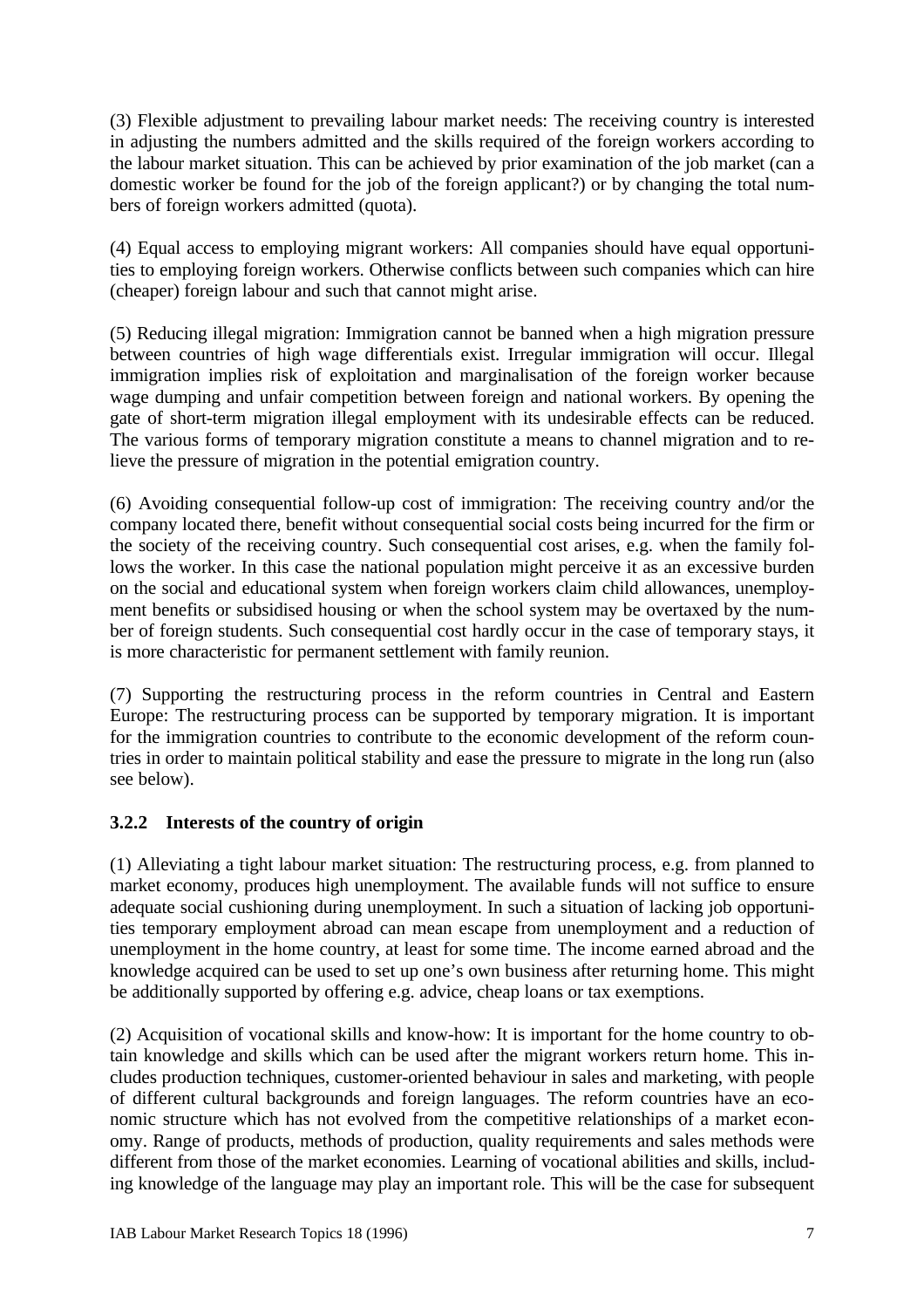jobs in subsidiaries of companies in the country providing temporary employment or for jobs for which the stay abroad has a vocationally enriching effect (e.g. in gastronomy, fashion, art) or for self-employment after the return home. In the latter case the experience gained and the business relations established may be an asset for running one's own business.

(3) Remittances: Foreign exchange is necessary for the purchase of goods to develop industrialisation. Due to the transfer of earned income the flows of foreign currency can be strengthened. However, it also depends on how the earnings are used: what goods are bought, domestic goods or imported ones? Are they consumer goods or capital goods?

(4) Support for the restructuring and development processes in the countries of origin (also see the points mentioned above): Temporary employment abroad reduces excessive unemployment and permits the individual migrant to obtain a higher income. Remittance of his earnings may contribute to the economic development of his home country, depending on whether the transferred capital is consumed or invested. Furthermore, it is argued, skills acquired abroad can be put to good use after returning.

(5) Control of the outflows: The country of origin will also be interested in keeping a check on the temporary emigration of its nationals. This can best be done if migration is carried out in co-operation with the host country in the form of bilateral agreements. The check on the type and level of emigration concerns the interests of the country of origin for two reasons: on the one hand the social welfare of the migrants is to be secured. This can be done in the form of bilateral agreements or by applying national regulations, laying down the terms of employment, e.g. equal treatment of nationals and foreigners with regard to wages, working hours and other working conditions. On the other hand the countries still want to have a certain say in the selection of workers to prevent a situation in which only well qualified labour leaves.

(6) Planning certainty: The potential emigration country wants long-term agreements without complicated clauses. The country providing employment will prefer a procedure which can react flexibly to changes in the labour market situation, for example, in order to be able to curb immigration in the event of a deterioration of the labour market situation.

(7) Protection from exploitation: The migrant worker needs protection from exploitation as he/she is in a weak position. Remuneration far below the usual local pay level, worse or more dangerous working conditions in comparison with the indigenous workforce, excessively long working hours, lack of social security etc. should not be permitted. The latter of these aspects are not of primary importance for temporary stays though, because the worker is striving to earn as much money as possible during the time available.

### **3.2.3 Weighing up interests**

After describing the different interests of the parties involved it is obvious that the advantages of temporary employment of foreign labour are accompanied by major disadvantages which give rise to a collision of interests.

(1) Cutting the cost of labour: Benefits arise out of lower labour costs due to cheaper or better qualified foreign labour which increases efficiency and strengthens the competitive position of individual companies and the national economy. In the medium and long-term focusing on cutting cost alone is not the correct strategy to pursue (Rürup/Sesselmeier 1995: 94), though.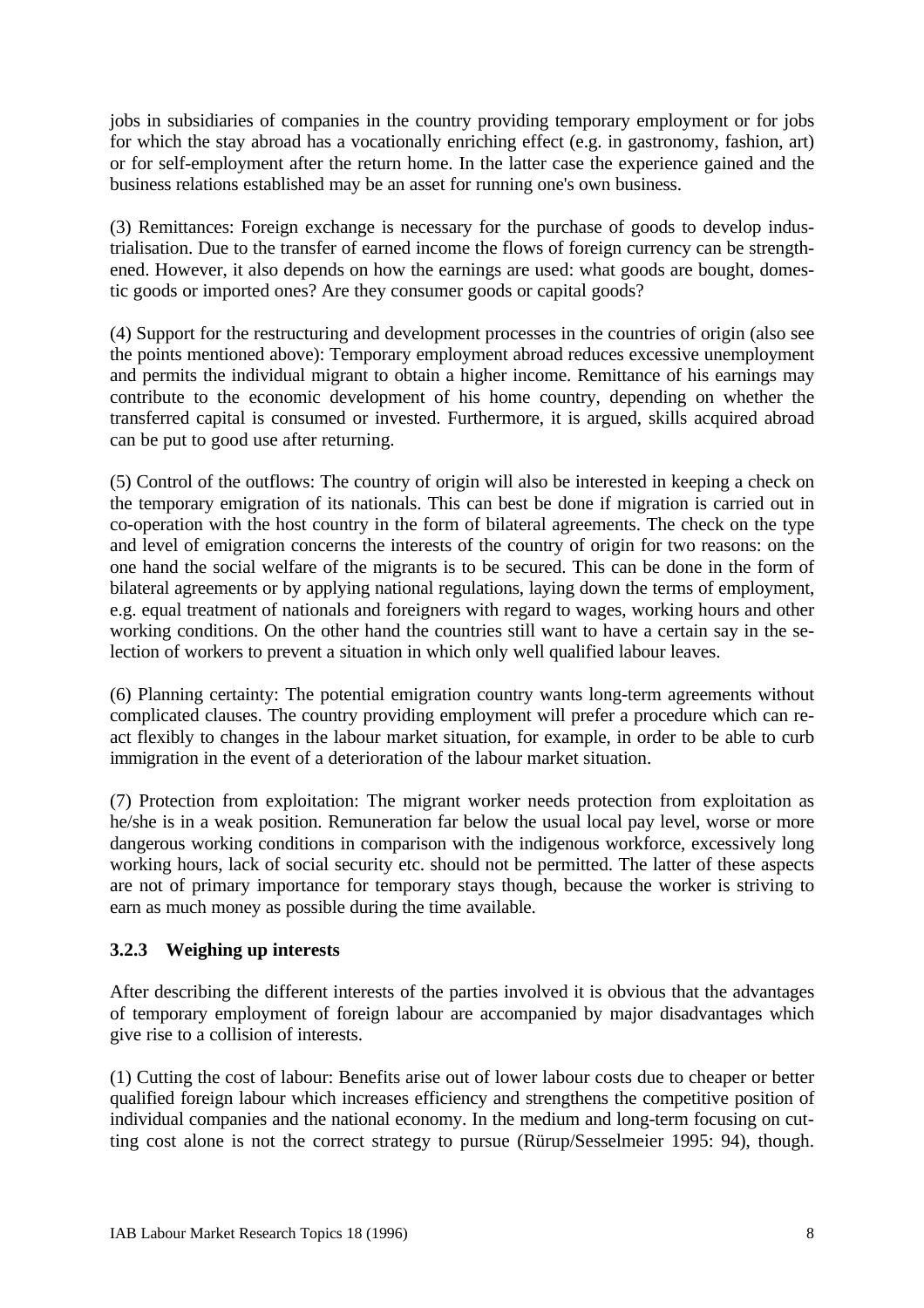Although, social consequential costs do not arise, as would be the case for unemployment and permanent residence with family reunion, due to the principle of rotation, but the cost for induction training incurs again, whenever trained labour leaves and new workers come. The shorter the time periods allowed, the lower companies will try to keep their cost for familiarisation. Induction cost can only be kept low, if the foreign labour is either specialised in this activity or if it is a simple, low qualification activity. This will only require little familiarisation and thus generate little cost. In this case the intended know-how and knowledge transfer will be kept within narrow limits. This might well lead to a collision of interests between the worker or his/her country of origin and the employer or the host country.

(2) Labour market compatibility: Access by foreign labour must take place in a way that is compatible with the labour market. This might mean that local wages are paid in order not to displace national workers. For a number of reasons it is difficult to check what wages are actually paid. As the wage differences between country of origin and host country are considerable and as the migrant worker finds himself in a precarious situation he/she is frequently prepared to work also below the usual local wages. It is important for him/her to have a job where wages are high in comparison with his country of origin. The wages finally accepted can be far below the collectively agreed or usual local wages of the country providing employment. The danger of wage dumping and unfair competition between companies which employ such manpower and those which do not may be the consequence. Furthermore, competition with national workers and the danger of displacement can easily arise. This danger is particularly great in times of recession. Because of competition and falling sales, companies will try to rationalise and cut costs. They will do this by recruiting cheaper foreign employees working on a contract for services basis.

(3) Equal access to foreign workers: Among the companies equal access to the employment of foreign workers should be possible. Otherwise conflicts may develop between companies which can recruit (cheaper) foreign labour and those that cannot. Such conflicts are not uncommon between larger, flexible, interregionally operating companies and smaller ones which only act locally.

(4) Illegal employment: After a certain time, the foreign employee is integrated into the production process and familiarised with the requirements of his job. After that his contract expires. The employer cannot be interested in letting trained staff go and replacing them by new members which in turn have to be given new induction training. This takes time and incurs costs. Therefore pressure will arise from the employer's side to be able to continue to employ the foreign manpower already trained, possibly illegally. Temporary employment can also act as a bridge-head for illegal employment. The differences between home country and country of employment are realised, contacts for employment possibilities can be made and work can be obtained. Since borders cannot be hermetically sealed and employment cannot be checked 100 per cent, illegal employment may result from temporary employment.

(5) Reducing unemployment in the country of origin: The contribution of emigration to alleviating labour market problems is likely to be limited. First, western industrial countries will have little inclination to admit many temporary workers in the present economic situation. Second, labour migration is a selective process. Migration research tells as that neither the poorest nor the richest tend to leave, but in general those of intermediate social status from regions which are already undergoing changes (Castles/Miller 1994:21). It is the enterprising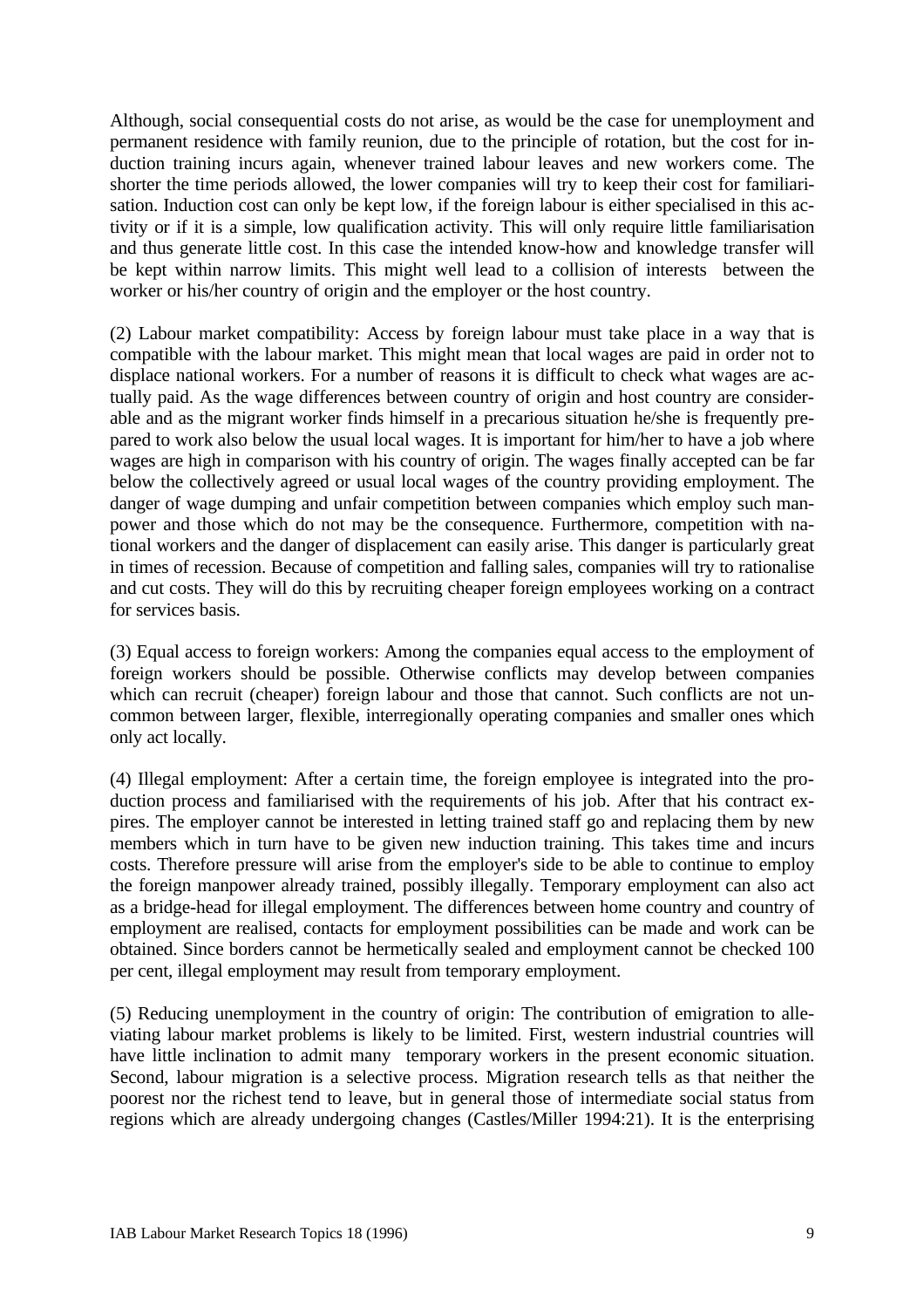and more dynamic workers, those who are not necessarily unemployed.<sup>3</sup> As a consequence and because the numbers of the workers admitted will remain too small, the effect on unemployment will remain limited.

The overall labour market effect from temporary migration may be small, however, it should be noted, that, for the individual worker and the family left behind, it can mean an escape from poverty and a substantial improvement in living standard.

(6) Acquisition of knowledge and skills: One must say that the possibilities of acquiring vocational skills and knowledge depend to a large degree on the specific circumstances. One-sided specialisation, restriction to only unpleasant jobs or segregation from native workers at the workplace can very much limit the acquisition of vocational skills. Moreover, it is not certain whether the skills and knowledge acquired can be used in this form at a later date in the country of origin. But results of migration research obtained so far suggest that the use of skills acquired in the host country back home should not be overestimated (Ghosh 1996: 103 ff.).

In certain circumstances a collision of interests between the host country and the country of origin can arise. The companies in the receiving country are primarily interested in readily available and inexpensive labour. Long induction-training periods or additional training elements are not profitable. Therefore companies will either want to have foreign temporary workers specifically for simple jobs or they will be interested in workers who are already specialised and highly qualified. Thus - also because of the usually not very sound command of the language - mostly only learning by doing will be involved, i.e. on-the-job training. These jobs are simple or very specialised jobs which in general do not yield additional benefit in terms of skill for the country the worker returns to.

(7) Social and health problems: Social and health problems may result for temporarily employed foreign workers. They must live separately from their families. As their stay is restricted they will try to earn as much money as possible and at the same time cut costs. They can only do this by working overtime, accepting more difficult working conditions, living in cramped, cheap accommodation etc. The consequences can be health risks and social segregation and isolation. Due to the precarious situation, e.g. because they want to extent present employment at all cost, the foreign employee with a fixed-term contract of employment can easily be put under pressure to accept unfavourable working conditions or working hours.

There are a number of international conventions concerning the protection of migrant workers. The most important provision is the principle of equal treatment with regard to pay and other working conditions between national workers and foreign workers. In particular the International Labour Organisation adopted Conventions and Recommendations relating to migrant workers, including temporary migration.<sup>4</sup> However, the conventions are only binding on the

 $\overline{a}$ <sup>3</sup> The US Commission for the Study of International Migration and Co-operative Economic Development (1990): Unauthorised migration: An economic development response, Washington, p. 9 writes: ' A consistent finding is that those most prone to emigrate are neither the poorest nor least educated but are among the most aspiring and energetic members of their communities. They generally have jobs at home when they decide to leave, although these jobs are often low-paying and with little potential for advancement. They chose to go abroad to improve their economic well-being'.

<sup>4</sup> Convention (No. 97) concerning migration for employment (revised 1949); Recommendation.(No. 86) concerning migration for employment (revised); Convention (No. 143) concerning migrations in abusive conditions and the promotion of equality of opportunity and treatment of migrant workers, 1975; Equality of opportunity and treatment and the elimination of abusive conditions; Recommendation (No. 151) concerning migrant workers, 1975; Convention (No. 118) concerning the equality of treatment (social security), 1962; Convention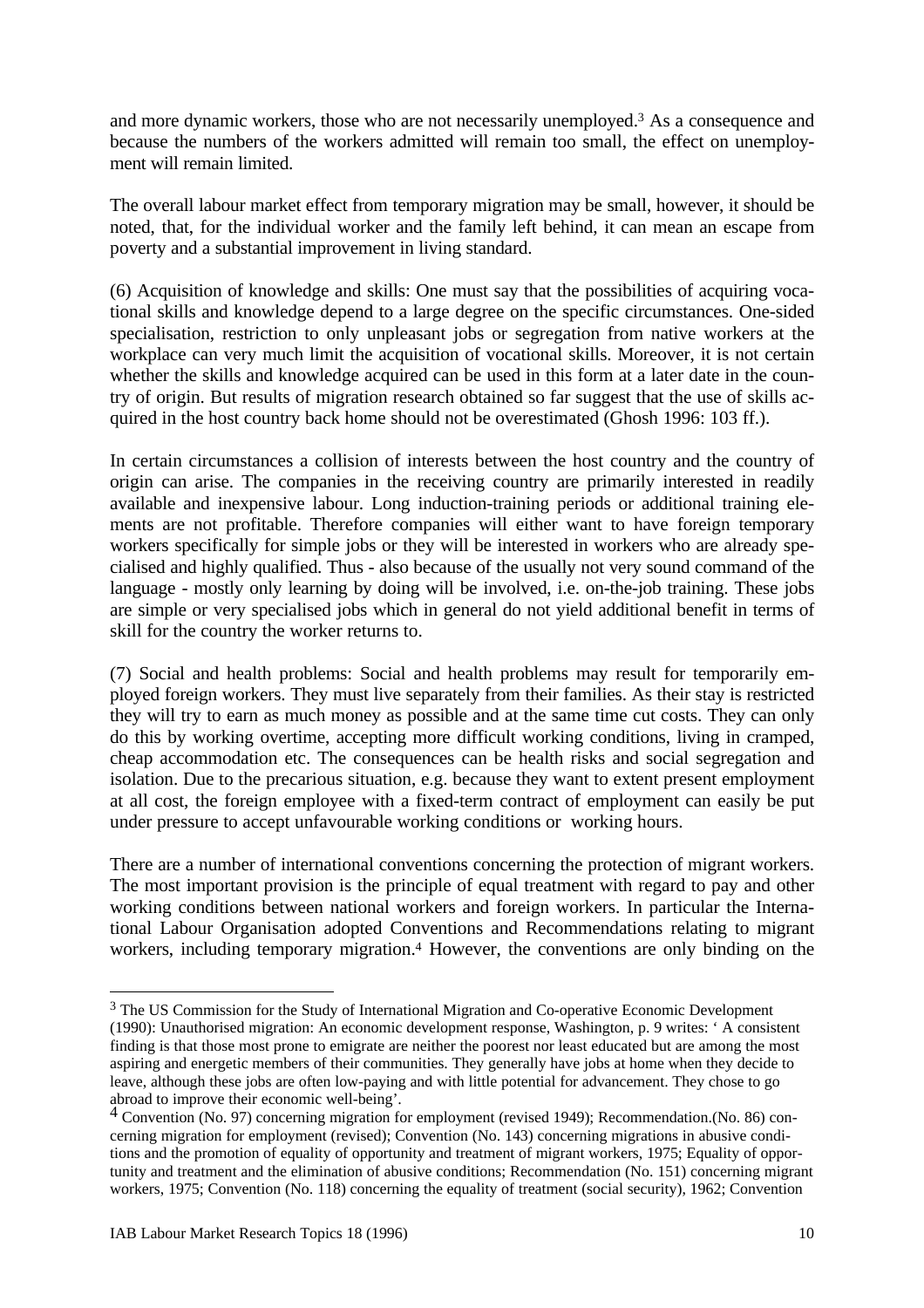countries which ratify them. The ILO-Convention No. 97 (revised 1949), which shall ensure equality of treatment for migrant workers in certain respects has been ratified by many countries. But the "Convention No. 143 (1975) Concerning Migrations in Abusive Conditions and the Promotion of Equality of Opportunity and Treatment of Migrant Workers" has so far not been ratified by the majority of the European countries. The comprehensive 1990 UN "Convention on the Protection of the Rights of All Migrant Workers and Members of Their Families" has been ratified by only a few countries up to now.<sup>5</sup>

The short-term employment of migrant workers is excluded from some conventions. This, for example, is the case with the "European Convention on the Legal Status of Migrant Workers" of the Council of Europe which does not apply to persons undergoing vocational training, seasonal workers or project workers.

(8) Transfer of capital: There is a long debate in migration literature on the economic effects of remittances, for example, the question of whether and how much of the transfers is spent on consumption or used for productive investment. Remittances obviously boost the earnings of the migrants' families, and since - unlike government-to-government aid - these transfers go directly to the final recipients, they can significantly promote welfare at the household level. A series of studies have shown that "where the macro-economic environment is stable and other conditions are conducive, remittances can raise the level of domestic investment" (Ghosh 1996:100).

#### **3.3. Bilateral agreements providing for short-term migration between European countries**

## **3.3.1 Introduction**

<u>.</u>

As already mentioned, short-term employment of foreign workers need not depend on the existence of a bilateral agreement, because the laws of the different states on work permits and residence permits already provide for this. As a rule newly immigrating foreign workers will receive only temporary work permits -usually limited to 1 year, which may be extended thereafter.

Thus bilateral agreements are no prerequisite for allowing temporary employment. In some cases they are, however, desirable, for example, whenever co-operation between the labour market authorities is required. If, e.g. only labour with a certain qualification is needed, a selection must be made in order to be able to achieve placement of the required workers. A further reason is when migration is to be controlled and channelled. This may be in the interest of both parties. The summary of the interests of the different parties involved showed that the interests of the country of origin and the host country do not necessarily coincide. Therefore bilateral agreements might help to clearly define the issues of common interest and to determine how these should be implemented.

<sup>(</sup>No. 157) concerning the maintenance of social security rights, 1982; Recommendation (No. 167) concerning the maintenance of social security rights, 1983. Source: ILO (1992): Migration, Geneva

<sup>5</sup> A document published jointly by ILO/IOM/UNHCR comments (ILO/IOM/UNHCR(1994), p. 13-14: 'The small number of ratifications is worrying. There is no need for new standard-setting activities in the field of international economic migration. What is needed is strict application of the standards that have been voted into existence. Countries that have not ratified these instruments are called upon to do so in order to cut down on irregular migration or employment and to secure minimum level of rights for temporary migrants.'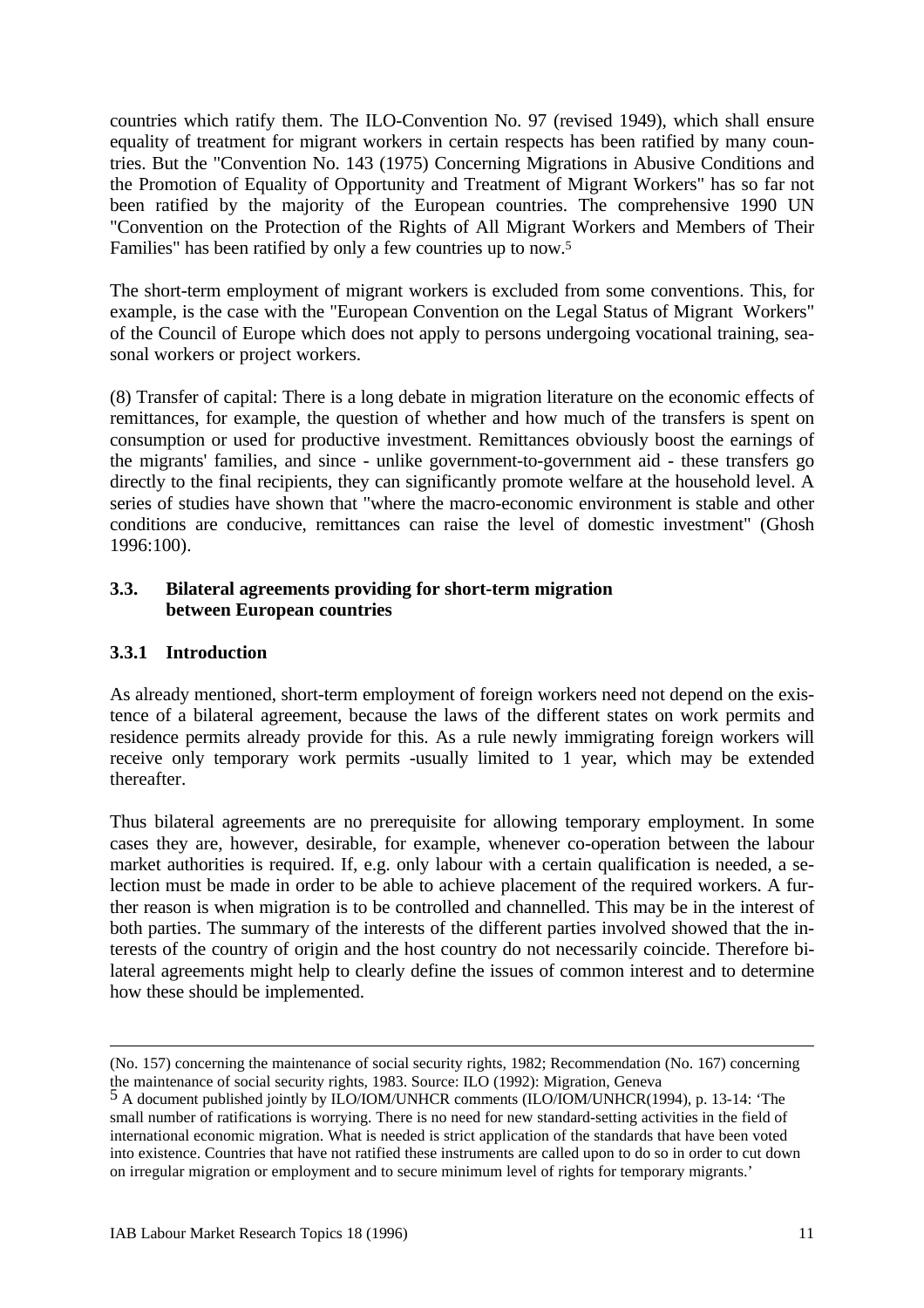Thus, for example, immigration quotas or the handling of the selection and placement procedure, the care of foreign workers or regular co-ordination meetings can be agreed upon. Furthermore agreements seem opportune for political reasons, for example, to underscore friendly relations. Some seasonal work agreements and many training agreements have probably arisen from such considerations. The same applies, by the way, to the project worker agreements which the Federal Republic of Germany has concluded with a number of Central and Eastern European countries.

### **3.3.2 Bilateral agreements providing for temporary training of foreign workers**

Under these agreements foreign workers should get the opportunity to improve their vocational and language skills in companies in another country. Agreements with such objectives have existed between a number of countries for a long time. Often it is an expression of good will towards friendly states. The number of foreign workers admitted under those schemes is very low so that usually no compatibility analysis for the labour market of the receiving country is included. Placement into traineeships is managed via the competent public employment service of the receiving country, the selection of the workers to be trained is carried out by the authorities of the country of origin.

The framework conditions are laid down in the bilateral agreements. The most important conditions are:

\* Provision of vocational training in a company of the receiving country - in practice mostly through training on-the-job.

\* A vocational qualification of the foreign worker and adequate knowledge of the language is required.

\* Age limits are fixed, usually between 18 and 30/35 years.

\* The duration of stay is limited: as a rule one year with a possibility of extending to a maximum of further 6 months.

\* Annual maximum figures (quotas) are laid down.

\* Payment according to collectively bargained or usual local wages. Accommodation may be provided.

\* The agreements may only apply to certain economic sectors and occupations. Even if such stipulations do not exist in practice the "trainee places" concentrate on certain occupational activities in the receiving country.

\* Termination of the agreements is possible, in general an annual period of notice exists.

\* In theory there is the principle of reciprocity. In practice, however, this form of temporary migration for training purposes tends to be a one-way street.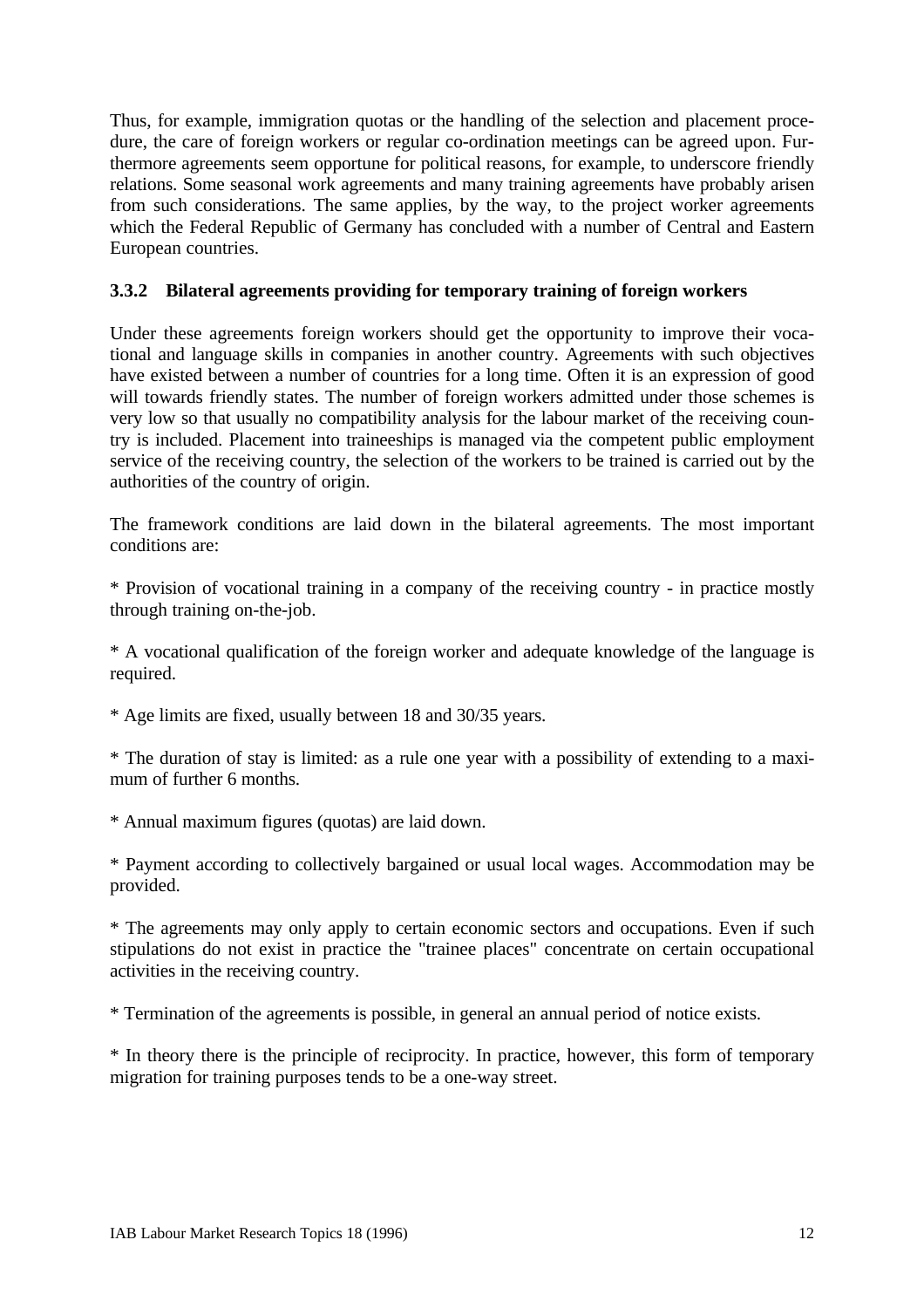In many cases it is unclear to what extent and in what way vocational skills have actually been improved. A detailed laying down in the contract or a tightening of the training requirements makes the employment of foreign "trainees" unattractive for the company. All the more so, because their stay is limited in time. It means expenditure for them in terms of time and money. For companies to make such 'traineeships' available they must have a special interest in these workers, e.g. special corporate requirements, training for future co-operation with a company in the country of origin etc. In reality vocational further training will merely take the form of on-the-job training. There might be a governmental interest in further training and education. For example the foreign worker is to act as a multiplier or is to be trained for self-employment after his return home, in this case more training opportunities must be offered and paid for.

As mentioned above the quotas are very low. Moreover, they are not fully utilised. Thus, for example, only half of the 1993 and 1994 quotas of around 10,000 foreign occupational trainees in Germany were utilised (Table 1). Roughly the same applies to Switzerland (Table 2): with a total quota of 3,370 in 1993 only 972 occupational trainees were counted in Switzerland. The degree of utilisation fluctuates with the labour market situation, although the labour market check is not examined. It likewise depends on the conditions for eligibility such as age (usually under 35), payment of a regular wage for this location, equal treatment as local workers in labour issues, language abilities, administrative input etc.

An entrepreneur is normally interested in a worker who can start work immediately without long instruction. This is the case with simple jobs or if the qualifications required are already available. The first case (simple job) does not match the intention of work training agreements. Neither does the second case, because no additional training is required.

The following list gives an overview of the bilateral agreements for temporary migration for training purposes.

Belgium: with Switzerland (1935), Finland (1951, quota 50), Sweden (1951, quota 100), Austria (1956, quota 100), Algeria (1970), Tunisia (1969), Poland (1990, quota 200).

The Federal Republic of Germany: has concluded agreements with a number of countries since 1989. Albania (quota 500), Bulgaria (quota 1,000), Latvia (quota 100), Poland (quota 1,000), Rumania (quota 500), Russian Federation (quota 2,000), Slovakia (quota 700), Czech Republic (quota 1,400), Hungary (quota 2,000). In 1992 a total of 5,057 occupational trainees were placed in Germany. The quota of 9,200 was not exhausted. In 1993 the number increased to 5,771 (see annex). There also is an agreement with Switzerland dating from 1955 with a quota of 500.

Finland: Bilateral agreements exist between Finland and the Baltic states and some other Central and Eastern European countries. They involve several hundred persons a year.

France: with Switzerland (1946), Canada (1956, 1981), New Zealand (1983), the United States of America (1988, 1992), Poland (1990, quota 1,000).

The Netherlands: with Austria, Finland, Norway, Sweden, Switzerland.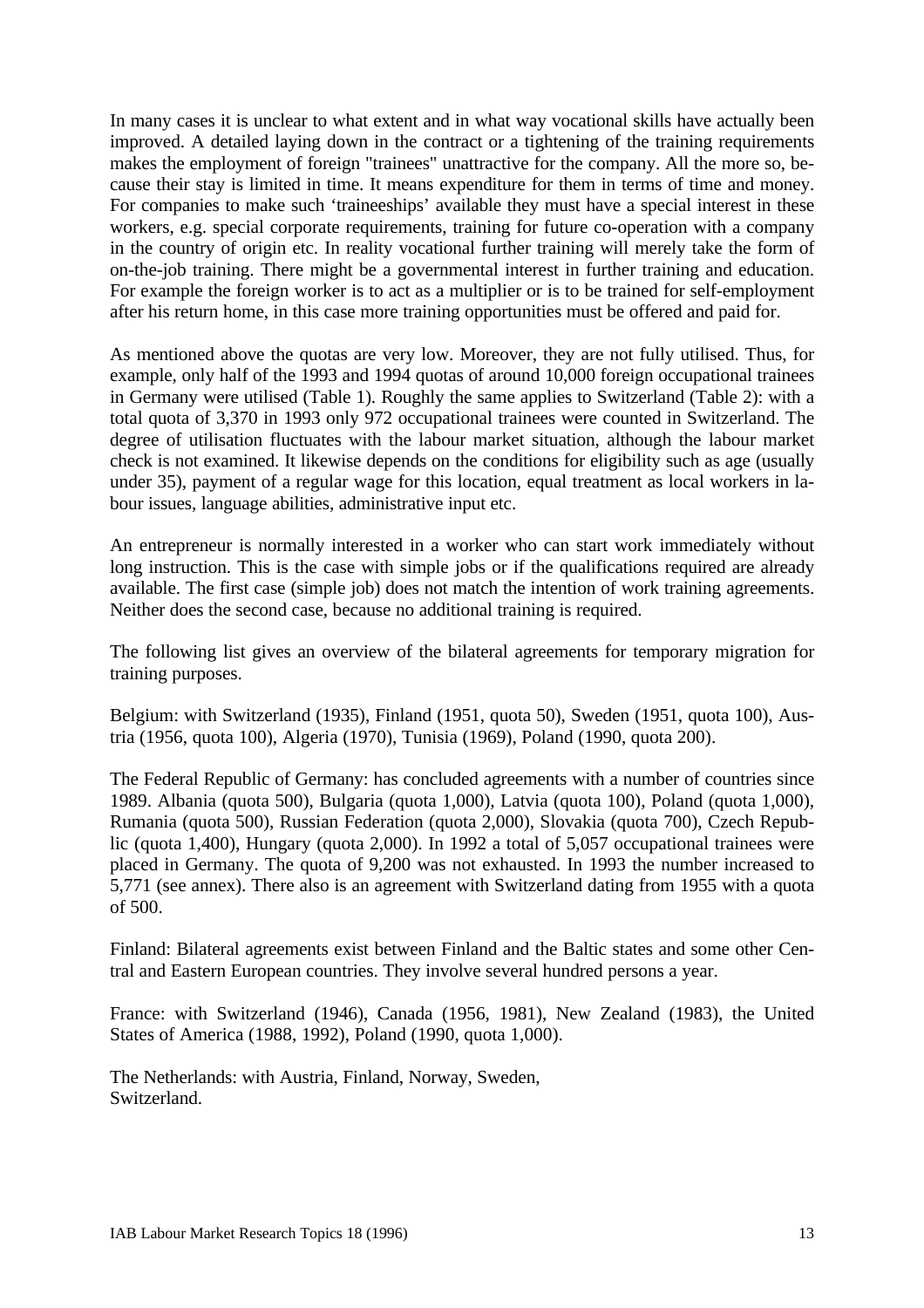Norway: with France (1951, quota 100), the Netherlands (1951, quota 50), Switzerland (1986, quota 50). In total a maximum of 30 trainees a year from these countries are in Norway.

Poland: with Germany (1990, quota 1,000), France (1990, quota 1,000), Belgium (1990, quota 250), Switzerland (1993, quota 150).

The Russian Federation: with Germany (quota 2,000), Finland (quota 500), Switzerland (quota 200), Vietnam.

Sweden: with Estonia (1990). Negotiations are under way with Latvia and Lithuania.

Switzerland: with 21 states (see annex). In 1992 1609 and in 1993 972 young workers were employed in Switzerland within the scope of these bilateral agreements. The quota amounted to 3,370 in 1993.

United Kingdom: with the United States (1987), Switzerland (1989, quota 400), Finland (1988), Malta (1992). These cases involve several hundred persons a year.

3.3.3 Bilateral agreements concerning seasonal workers

In a number of member countries of the Council of Europe there is the possibility of employment for a period of less than one year. This type of employment is mostly seasonal, but not necessarily so. In Switzerland, for example, in addition to seasonal employment, a work permit can be issued for short-term employment of up to four months.

The possibility of seasonal employment is often already provided for in the general system of the work permit law (e.g. France, Spain, Sweden, Switzerland) and not tied to a particular bilateral agreement. However, there are also bilateral agreements which govern employment of foreign seasonal workers. In this way economic sectors in particular with seasonal manpower requirements (such as the building sector, hotel and catering industry as well as agriculture) tap manpower resources which are not available or not sufficiently available in their own country's labour market. However, there are also bilateral agreements covering the employment of seasonal workers (Table 3).

Seasonal employment within the framework of bilateral agreements is characterised by:

\* Stays limited to 3 months (for example Germany), 6 months (for example France) or 9 months (for example Spain or Switzerland).<sup>6</sup> Seasonal employment in Sweden is restricted to the period from May 15 to October 15 to ensure that the activity is of a seasonally-related nature;

 $\overline{a}$ 

<sup>6</sup> Seasonal employment is widespread in Switzerland. It is permitted for up to 9 months a year. After four consecutive years the seasonal work permit can be changed into a so-called annual residence permit. This claim after four years has given rise to a controversy: lacking other alternatives, because there are strict quotas for new foreign workers for the different regions, access via seasonal employment is taken as an option. After four years the seasonal and sectoral limitations are lifted. The seasonal worker can then get employment throughout the year in another sector. It might be, though that the companies require foreign workers of different qualifications. As no newcomers are available due to the strictly observed quotas the companies must use the former seasonal workers available in the country who now have annual residence.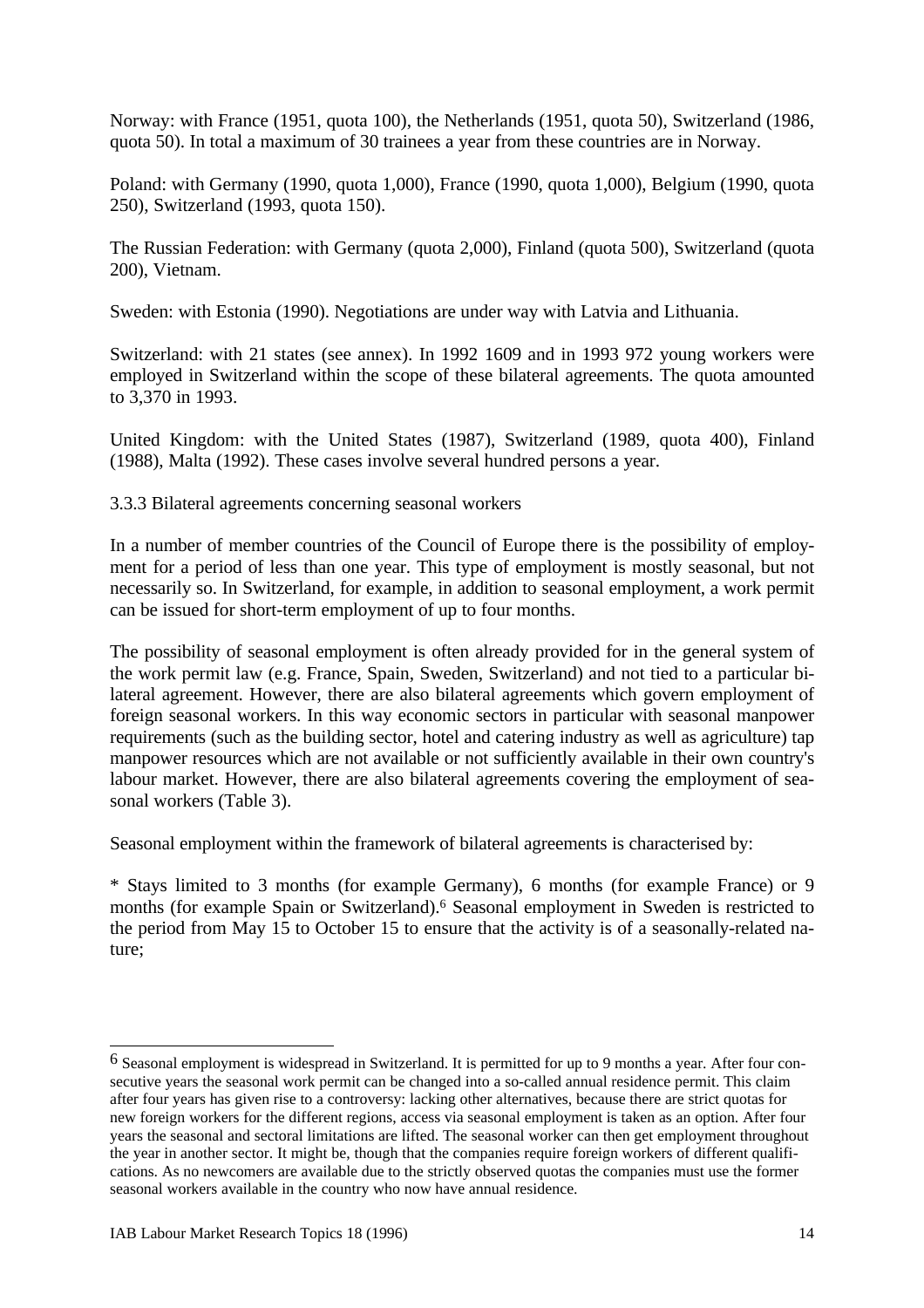\* Seasonal work permits may be limited to employment in particular industrial sectors such as agriculture or tourism;

\* As a rule the work permit is only issued if no national manpower is available for the work required;

\* The procedure to fill a seasonal job can be handled in two ways: firstly, the domestic company establishes first direct contact with the foreign worker. After that it requests the foreign employee known to it by name through the employment services. Secondly, the company can contact the employment services and state the number and qualifications of the workers required, i.e. make an anonymous request;

\* As a rule, payment of collectively agreed wages or of the usual local wages is laid down. A similar ruling applies to the bearing of the cost of board and lodging and possibly of the cost of travel;

\* The agreements are, in general, not based on reciprocity;

Bilateral agreements for the employment of seasonal workers exist between the following countries:

France and Morocco (1963), Tunisia (1963), former Yugoslavia (1965 and 1986) and Poland (1992). The maximum duration of stay is 6 months. In 1992 5181 Moroccans, 803 Tunisians, 8214 Poles and 107 workers from former Yugoslavia were in employment as seasonal workers in France.

Switzerland and Spain (1961) and Italy (1964). The maximum duration of the stay amounts to 9 months. Although no sectoral restriction has been laid down, employment in practice is restricted to only a few sectors: construction industry, hotel and catering industry, agriculture. In 1992, there were nearly 8,000 Spanish and 10,800 Italian seasonal workers in Switzerland.

Since early 1991 it has been possible for foreign workers from non-EC states to work in Germany for up to 3 months in any one year. For this purpose the Federal Republic of Germany has made procedural agreements with the employment services of Croatia, Poland, Rumania, Slovakia, the Czech Republic, Hungary and Bulgaria (for the latter country only occupations in the hotel and catering industry) for placement in short-term employment (seasonal workers). The agreements were concluded in the early 90s. The numbers of placements developed as follows (Table 4): (1991) 129,000; (1992) 212,000; (1993) 181,000; (1994) 155,000; (1995) 193,000. The actual numbers were 10% lower, since some jobs were cancelled or the prospective employee does not take up employment. The vast majority was made up of so-called requests by name by the companies. This shows that in general contact between the foreign worker and the German firm was already established before the company applied for a work permit.

Originally there were no regional or sectoral restrictions concerning the employment of seasonal workers. Due to ample use of this type of short-term employment and the meanwhile deteriorating economic situation of Germany restrictions have been introduced: as from the second quarter of 1993 the employment office has to check for 4 weeks whether a German employee can be found or not. From May 1993 on, a placement fee of DM 100 per foreign seasonal worker is to be paid. From September 1993 on, the 3-month-contracts of employment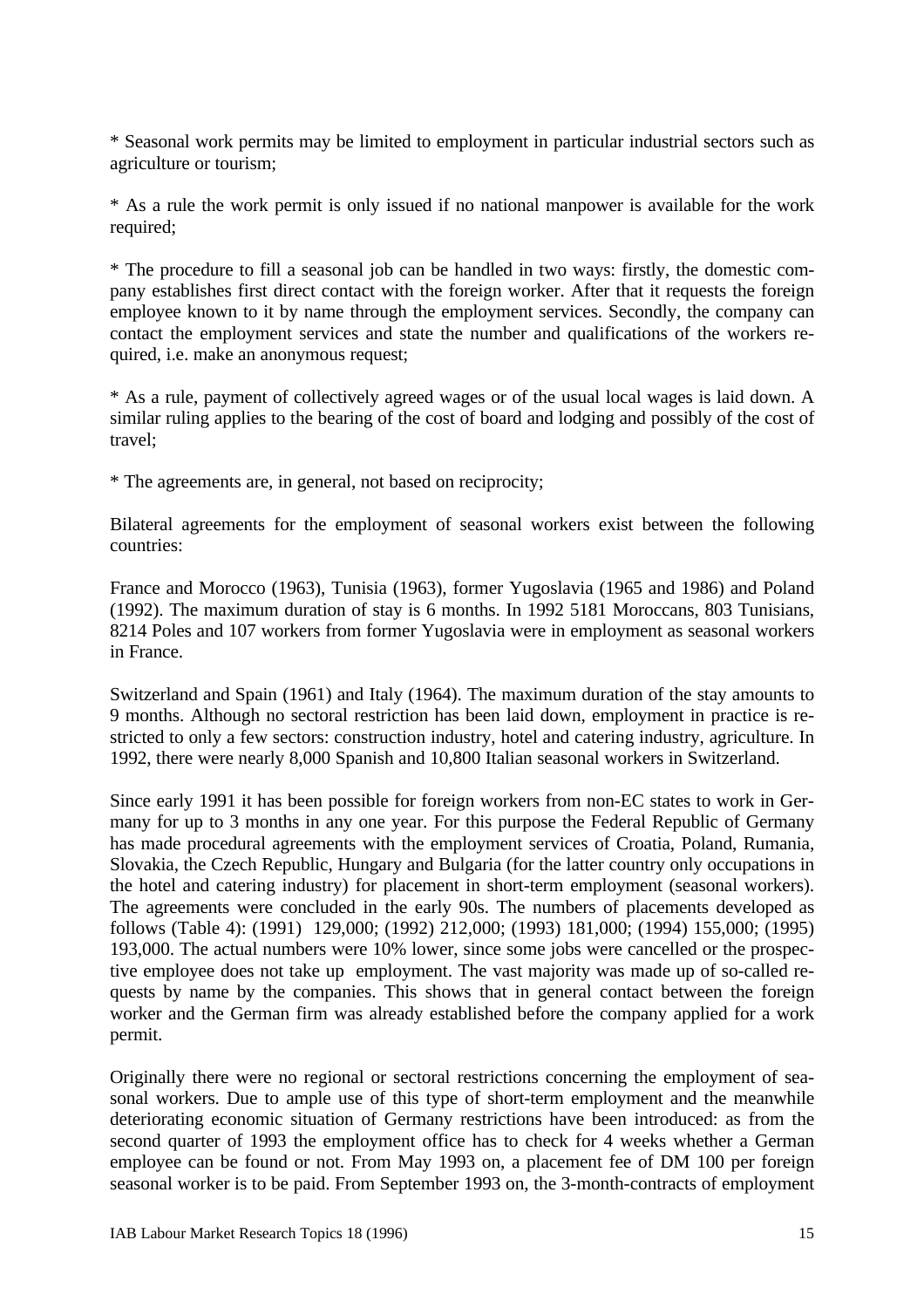are restricted to typical seasonal work<sup>7</sup> . This was mainly done to exclude the construction industry to avoid distortions of competition.

## **3.3.4 Bilateral agreements concerning project workers**

The agreements on the temporary employment of project workers are a relatively new form of bilateral agreements.<sup>8</sup> They deal with the following situation: A foreign company concludes a contract with a domestic company for the performance of a specified work (contract of service). To perform that service the company can bring its employees The foreign firm works as a sub-contractor for a domestic company with a contingent of its own labour. In bilateral governmental agreements the framework conditions are laid down, such as reciprocity, maximum duration of the stay of the project workers, maximum numbers (quotas) to be employed each year, consideration of the labour market situation when fixing the annual quotas or the handling of the procedure between the authorities. In principle, the wage and working conditions of the receiving country apply. However, wages are paid by the foreign sub-contractor who also bears the cost of social security for the project workers.

Such agreements exist above all between the Federal Republic of Germany and a number of Central and Eastern European countries and Turkey (Table 5). Due to the large numbers and the scope of those agreements they will be dealt with in more detail in a separate chapter. The agreements were concluded between 1989 and 1993.

The quotas agreed upon are often sub-divided into sub-quotas and additional quotas. For example there are special quotas for the construction industry, for certain occupations (restoration specialists) or for medium-sized companies in the FRG and the partner country. The latter stipulation is introduced to avoid that only large companies profit from the agreements and thus get a competitive edge. The number of project workers employed reached its peak in 1992 when an annual average of 95,000 workers (84,000 of these from Eastern Europe) worked in Germany. Since then their number has been falling, after a series of restrictions were introduced. In 1994 it amounted to 41 000 in the yearly average (31,000 from Eastern Europe). An increase is expected for 1995. Table 6 contains the corresponding figures.

Further agreements on project workers are:

Finland concluded bilateral agreements with Estonia (1991) and Russia (1992) which also concern project workers.

In Sweden the employment of foreign labour is in principle

possible within the scope of a contract for services of a foreign company. For that purpose a work permit is necessary. The competent authority, the Immigration Board, contacts the employment services, the Labour Market Board. The latter checks whether the labour market

 $\overline{a}$ <sup>7</sup> In agriculture, forestry, hotel and tourism, processing of agricultural products and saw-mills

<sup>&</sup>lt;sup>8</sup> Project contracts have been possible under international law all along and were used in particular in case of assemblies of machinery abroad.

The kind of project workers we are considering here must be distinguished from 'project workers' from EU countries. These do not need a work permit under the rules of free movement for labour, if they work as an employee of their firm at a German construction site. The states cannot limit the duration of their employment. The problem here is that employers from the EU low wage countries bring their own employees to perform a project at a German construction site and are not obliged to pay German negotiated wages according to current law. This is to be changed by an Act on the Seconding of Workers (Entsendegesetz).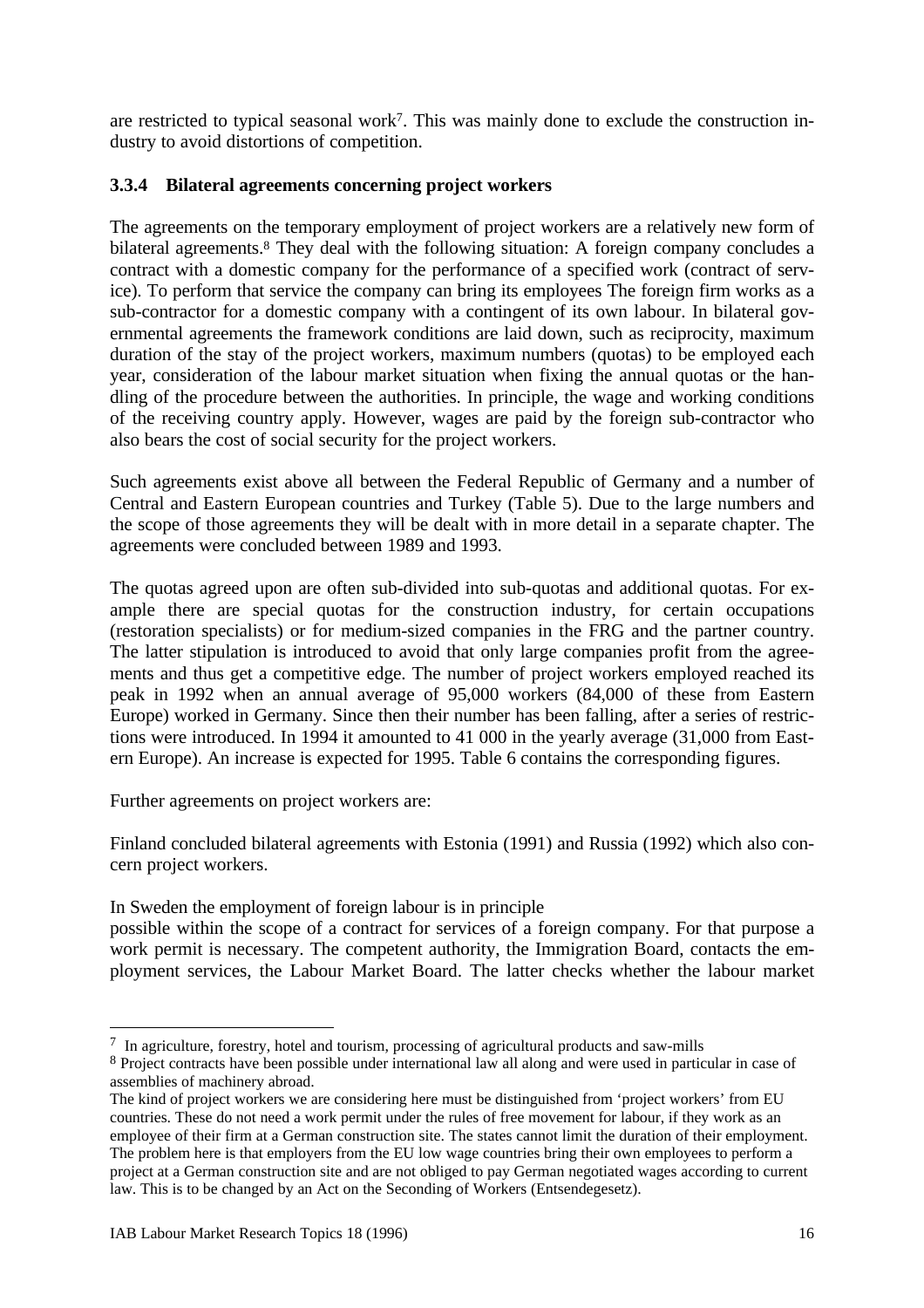situation allows work permits to be issued. Furthermore the Labour Market Board checks whether the contract of employment corresponds to the current Swedish collectively bargained wage agreements. For this purpose the trade unions are involved which, finally, must give their approval for a work permit to be issued. According to information from the Swedish Ministry of Labour the number of foreign project workers in Sweden is very small.

At this point the following agreements should also be mentioned:

Poland, the Czech Republic and the Slovak Republic concluded agreements in 1992 concerning the employment of their citizens in the respective other countries in 1992. These were not necessarily project workers. People looking for work can contact the employment services or get in touch directly with the potential employer. The employment service checks whether the labour market situation allows the issuing of a work permit. No quota has been laid down. In 1992 approx. 6000 Poles were employed in the Czech Republic and in the Slovak Republic, about 300 Czechs were working in Poland.

Russia concluded agreements with Vietnam and China for mutual employment of their citizens in 1992. The agreements are valid for 5 years. They do not necessarily involve project workers. The quotas are fixed each year in accordance with the labour market situation. They can fluctuate between 5,000 and 21,000.

## **3.3.5 The special case of agreements on project work of the Federal Republic of Germany with the countries of Central and Eastern Europe.**

Because of the special significance of the project work agreements for the Federal Republic of Germany their provisions and their impact shall be explained in more detail. The FRG has concluded the vast majority of agreements for the employment of project workers with the Central and Eastern European countries from 1989 on.

The aim of the agreements is to promote co-operation between German and Central and Eastern European companies and mutual benefit of the countries concerned. In Germany sectoral or regional manpower demands, especially for skilled workers, can thus be met. The intention is to reduce the pressure to migrate by offering the alternative of legal temporary employment. The foreign worker will have at least temporary employment and may save a certain amount of capital for his return. The co-operation of German and Eastern European firms is to promote the economic development and the restructuring efforts in the reform countries.

The basis of co-operation is a contract for services between a German and a foreign firm in which the "service" (task, project), to be performed is laid down. The foreign company providing the service carries out the necessary work with its own staff. The foreign company is thus a sub-contractor for a German firm. The contracts for services do not envisage that the customer (the German company) exerts influence on the number and quality of the workers involved in the performance of the service agreed. The international agreements do suppose, though that normally qualified workers are employed. It is not envisaged that the project workers are integrated in the operations or production process of the customer. The foreign company providing the service retains the right to give instructions to its employees working on the customer's premises.<sup>9</sup>

 $\overline{a}$ 

<sup>&</sup>lt;sup>9</sup> Therein lies the difference as compared with so-called hiring-out of employees. Employees are hired out when the foreign employee is placed by his employer (the lessor), for the performance of work , at the disposal of another employer (the lessee) who employs him in his company according to his own company requirements. The hiring-out of employees is not permitted within the scope of the contracts for services.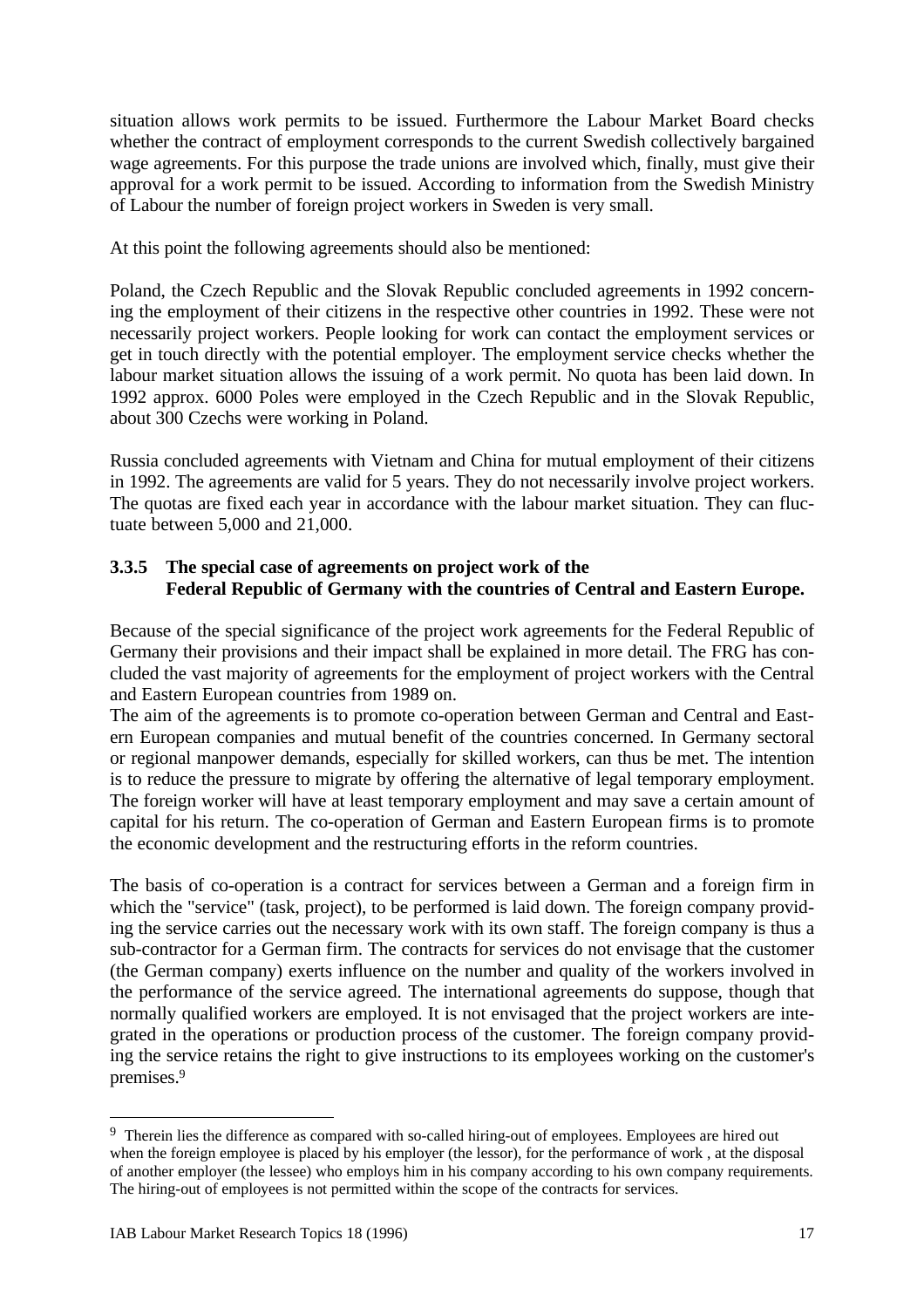In the bilateral agreements quotas of project workers by countries are fixed which determine the maximum number of work permits issued. In general it is an overall quota and for all economic sectors. But with some countries sub-quotas for small and medium-sized firms as well as additional quotas for the construction sector with a three-year limit have been agreed upon. The quotas refer to annual average figures which may be exceeded in individual months. If at the end of the year the annual quota is exceeded, the numbers must be balanced during the following year.

Within the scope of the quotas no checks on whether a domestic worker is available or not, are carried out. However, for the protection to the domestic labour market the agreements contain an escalator clause: the quotas can be changed depending on the labour market situation. Thus a change in the unemployment rate of a certain percentage results in a corresponding reduction of the quotas.

The contract for services is checked by the employment services. A prerequisite is the agreement of the foreign partner administration (ministry, employment service) in the form of a licence or quota acknowledgement. Examination of the contract for services is to ensure that unlawful hiring-out of workers is not involved and that the foreign entrepreneur pays his workforce wages according to collective agreements in the Federal Republic of Germany. Social security contributions for the project workers are paid through the foreign company according to the provisions in its country.

Only after examination of the contract for services by the

regional employment office, is the work permit issued. As a matter of principle, it is granted only for the duration of the contract for services, but not for more than 2 years. In exceptional cases an extension of up to a maximum of three years is possible.

In the event of non-compliance, fines are envisaged for domestic companies. Foreign firms may be excluded from the bilateral agreements if the foreign project company exceeds the quotas allocated, employs manpower without a work or residence permit, pays wages below the collectively bargained levels or if inadmissible hiring-out of staff to other firms has taken place. This is the case if the foreign company (lessor) lends to a German firm (lessee) his members of staff who were allowed in only on the basis of a contract for services.

#### Due to the rapid increase in contracts for services and

the related difficulties in checking and monitoring, abuse did not fail to occur. It mainly involved the conclusion of bogus contracts for services whereby hiring-out of workers occurred, with payment below the level of collectively bargained wages or with the quotas being exceeded. These abuses happened mostly in the construction industry which made use of three quarters of the quotas. In order to avoid distortions of competition, which result from the fact that mostly large companies make use of the quotas, it has been decided that the number of project workers must not exceed a certain percentage of the firm's domestic workforce.

Due to the deteriorating economic situation further labour market protection clauses were introduced in 1993: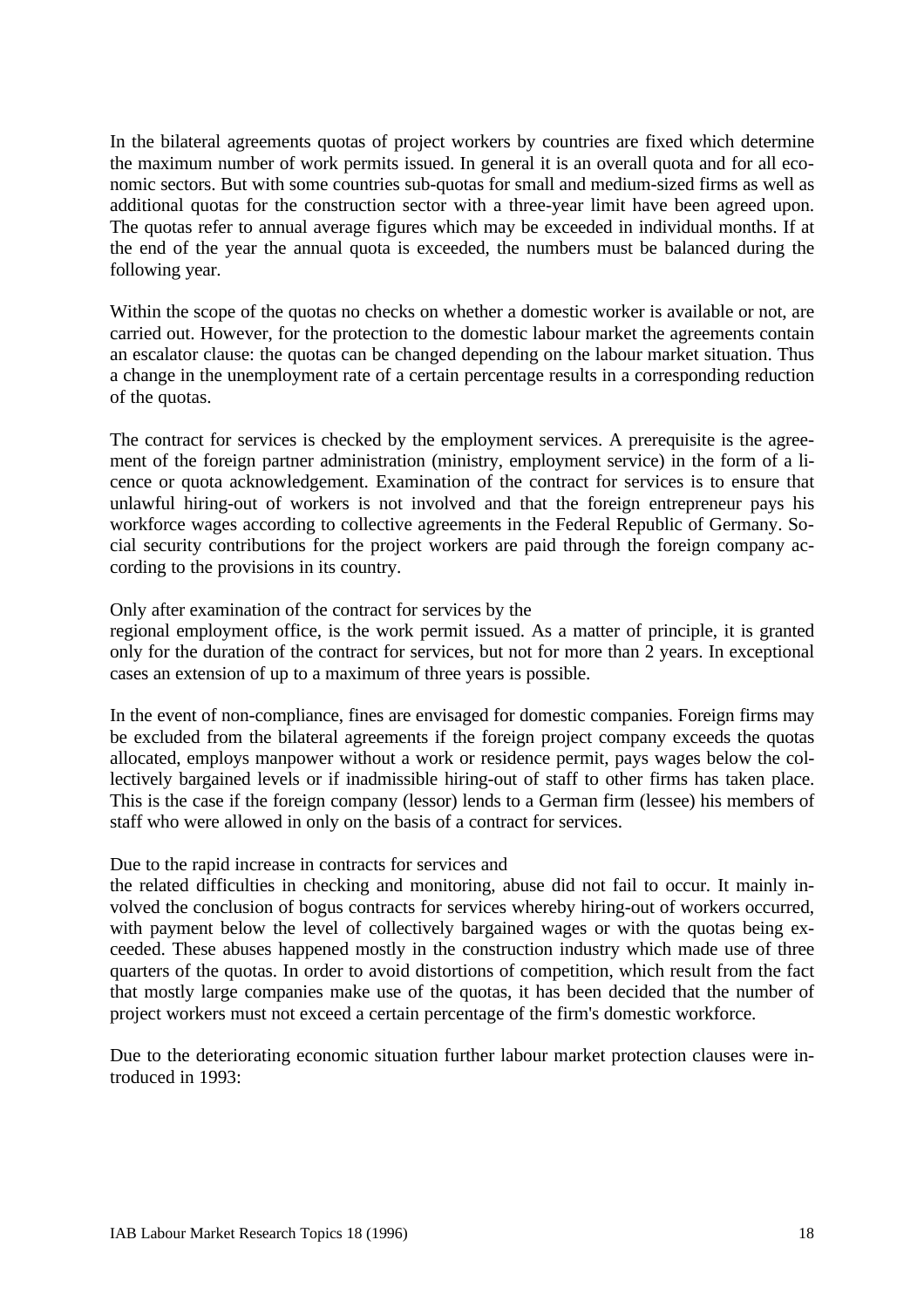\* Contracts for services will not be authorised if the average unemployment rate for the last six months has been 30% above the national average in the respective employment office district.

\* Foreign employees are not permitted if domestic workers are on short-time in the company of the German project partner or if the latter is dismissing workers or planning to do so.

\* For each project worker a fee of DM 1,200 - DM 2,000 is to be paid.

The steep increase of the employment of project workers in combination with the deterioration of the labour market situation has led to criticism of the agreements:

(1) The foreign project workers should be paid collectively agreed wages, but for social security the rules of the assigning country apply. This means a labour cost advantage of 20 - 25%. This legal labour cost advantage can be passed on to the customer and makes the firm more competitive. Thus competition which is considered unfair develops between those companies which employ project workers and those which do not, e.g. because the quota has been exhausted. The competition problem is further aggravated by the fact that more than two thirds of the employment of project workers is concentrated in the building sector. At the peak of the employment of project workers the latter made up about 4 % of the employment in the Western German construction industry. In addition, large companies were able to make use of the quotas faster and to a greater extent. Therefore the cost savings achieved by making use of the quotas were not the same for all German companies. Thus the distribution of the quotas was not competition-neutral for the companies, i.e. the labour cost advantage from the employment of project workers was unevenly distributed among firms. In order to involve small and medium-sized companies to a greater extent, from October 1993 on a quota ruling depending on the size of the firm was introduced for companies in the building industry:

\* companies with up to 50 employees can employ up to a maximum of 10 project workers.

\* companies with up to 200 employees are allowed to take on 20 per cent project workers, but in total not more than 30 persons.

\* in the case of more than 200 employees the percentage is 15, but no more than 200 project workers.

In addition, work permits are not issued to foreign project workers in the building sector if the German contractor is not a company of the construction industry.

In order to avoid unequal access to the contract of service quotas and in order to base the distribution on "market prices" it was proposed (Institut der deutschen Wirtschaft 1993: 37 ff) to set up a kind of exchange (clearing house) for contracts of services. The services are to be offered and sold by auction to the highest bidder via a kind of clearing office.

(2) The agreements specify payment of local wages by the project company. Compliance with this regulation is, however, very difficult to check. In many cases it must be assumed that wages are paid below the collectively bargained level and that thus wage and social dumping occurs. To make checks easier the company under contract has to keep evidence of wages paid available at the place of work in Germany. In the event of wage dumping the foreign company can be excluded from any further work under contracts of services.

(3) The agreements on the employment of project workers are seen as being the entry gates for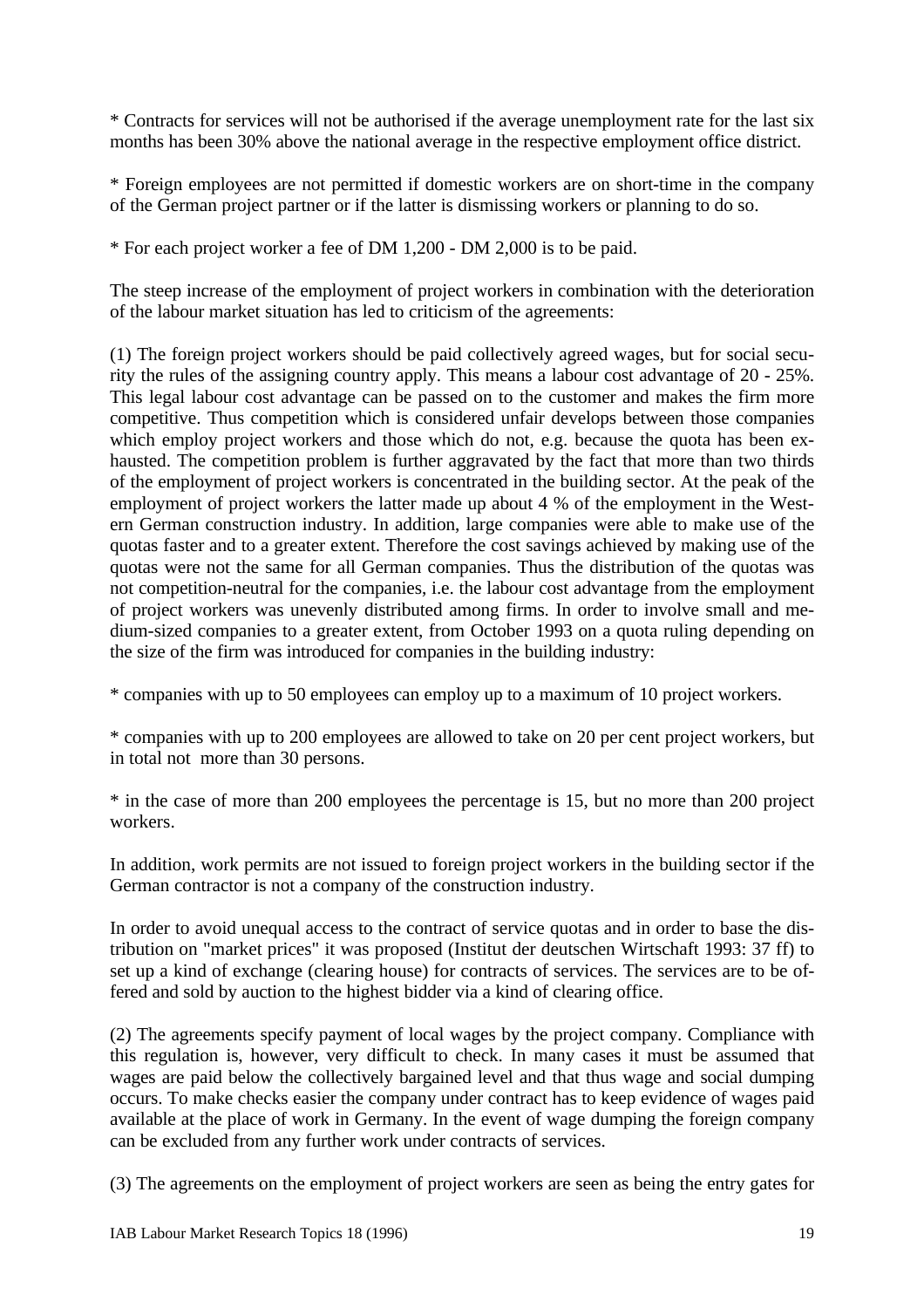illegal employment, i.e. being employed without work permit or if authorised project workers remain in the country after the completion of the project - and after the expiration of the work permit. In 1994 checks carried out by the employment offices on construction sites (80 % of all checks cover that sector) resulted in 13,000 preliminary investigations by the public prosecutor (15,000 in 1993) because of the reasonable suspicion of illegal employment of foreigners, i.e. there was no work permit or no valid work permit. Four fifths of these investigations had to do with the performance of contracts of services.

(4) In many cases it is only a matter of hiring out employees as temporary workers rather than performing a contract of services. This procedure does not correspond to the intention of the agreements on the employment of project workers. Hiring-out is, incidentally, not permitted for the construction industry in the Federal Republic of Germany. In the case of the hiring out of employees as temporary workers, employees from a lending firm are hired out (lent) to a third party (company) for the performance of work under the direction of the latter for a certain length of time.

In the case of a contract of services the contractor undertakes to perform a service which can consist in the production of a tangible good or in the provision of a service. The criteria for the existence of contract of services can be summarised as follows (Institut der deutschen Wirtschaft 1993: 37 ff): (a) the result of the service must be clearly defined, (b) the contractor must be able to perform the service properly, (c) the contractor must have entrepreneurial freedom of action for the performance of the service, (d) the contractor must have the authority to issue instructions to his employees on the premises of the other company (employing company), (e) the contractor performing the service pays his employees and (f) the contractor performing the service assumes the warranty.

The difficulty is to be seen in the fact that the line between the contract of services and the hiring out of employees as temporary workers can in fact be drawn in legal terms but that in practice the transitions are hazy and can only be checked by a very complex process. During checks by the employment offices on construction sites in 1994 in about 5,700 cases legal proceedings were initiated because of the reasonable suspicion of the hiring out of employees as temporary workers. Approximately a third of the cases were related to the performance of contracts for services.

Due to the difficulties which have arisen the business community has demanded that, instead of the agreements for the employment of project workers, direct employment by German companies for a limited period should be allowed. However, this would mean undermining the principle of the recruitment ban. Moreover companies of the countries undergoing reform would then not be enabled to capitalise on their competitive advantages (low labour costs) and to enter into co-operation projects with domestic companies. That contact makes it possible for the foreign company to gain entrepreneurial experience and the co-operation via the contract for services can form the basis for later co-operation.

In concluding this chapter it can be said that the agreements on the employment of project workers between the Federal Republic of Germany and a number of Central and Eastern European countries must be understood from the prevailing political situation. With enormous labour cost discrepancies and, in principle, open borders with the eastern neighbours since 1989 the agreements on the employment of project workers represented a possible way to reduce the immigration pressure, to channel immigration and at the same time made a contribution to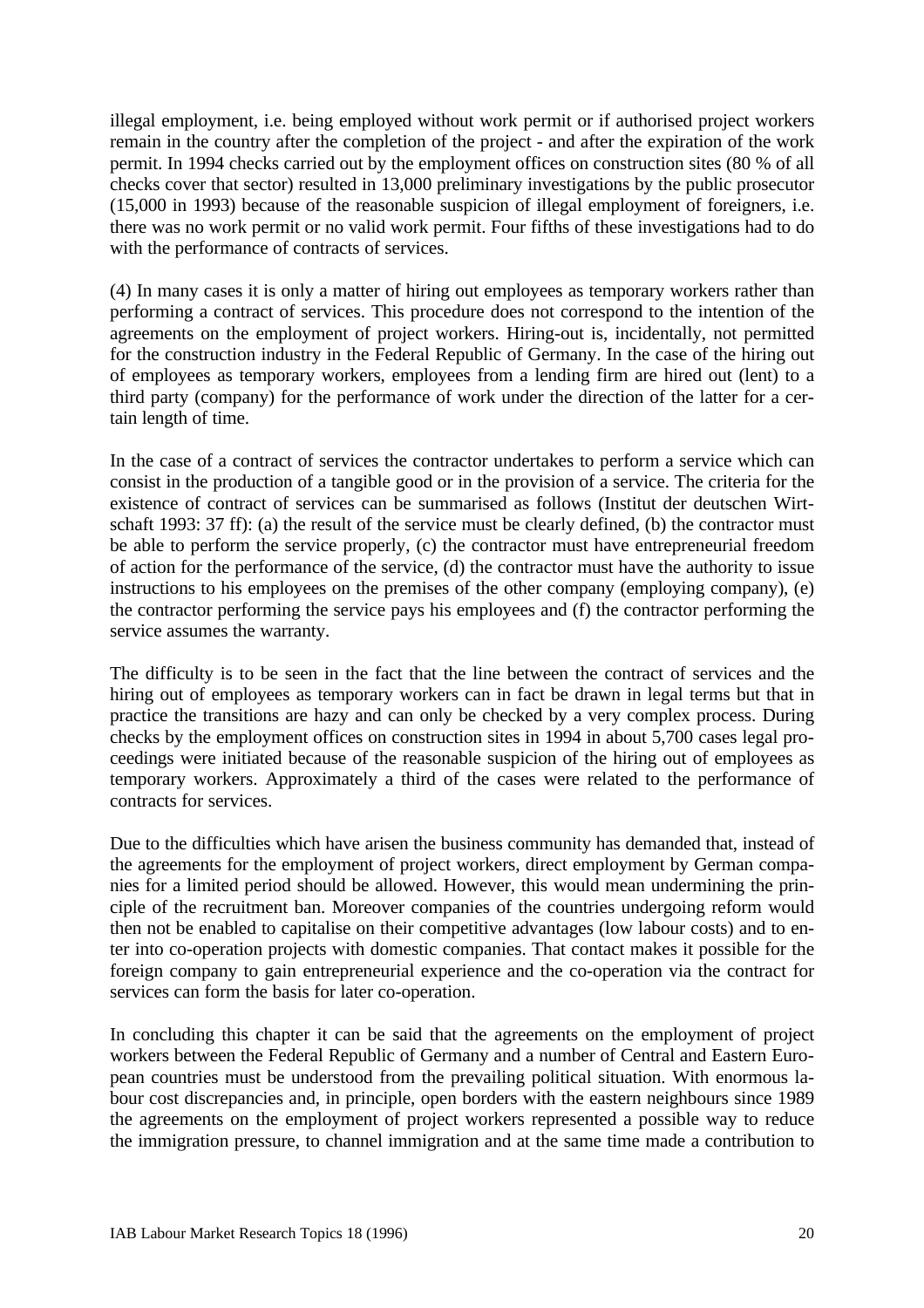economic development by permitting foreign companies to perform service contracts. In times of good economic development the competition with domestic companies and labour does not become particularly noticeable and foreign workers can be absorbed by the labour market. The situation changes when the labour market is strained. Competition is intensified by the fact that contracts of services concentrate on certain sectors (e.g. construction industry), regions (e.g. near the border, cities), or types of companies (e.g. large companies). In a pluralistic society labour cost competition by means of the short-term employment of foreign workers will only be accepted when the labour market situation is taken into consideration. Thus the labour market compatibility in the employment country becomes the most important criterion for accepting contracts of services. This assumes flexible as well as simple handling. The former is not in the interest of the emigration countries since it does not provide certainty for planning. The latter might mean that the contracts cannot be adequately monitored and thus have unintended effects. As the description of the German situation has shown, increasingly complicated regulations made to prevent abuse have led to new evasion and circumvention strategies. Finally over-regulation can occur which renders the instrument of contracts of services no longer useful or viable, turns it 'almost into a strategy of prevention' (Fuchs 1995:45). It must also be pointed out that the quantitative relief effect on the labour markets of the reform countries remained small. However, the transfers of capital, which had an effect on the balances of payment were important.

#### **3.3.6 Outlook: temporary stay to perform a service under the agreements of the World Trade Organisation (WTO)**

For the first time the freedom of trade in services was agreed within the scope of the liberalisation of international trade. This permits staying in another country to perform a service under certain conditions. We should like to explain this briefly.

After lengthy negotiations the General Agreement on Trade in Services (GATS) entered into force at the same time as the new World Trade Organisation (WTO, formerly GATT) was established. In essence the liberalisation efforts for trade in services of the WTO mean that services can be offered and performed in another country by a non-national firm.

The overall agreement of GATS includes all types of trade in services: performance of services by persons or via means of communication and the establishment of companies across borders. The concessions actually made by the signatories do not result from the agreement itself, but from separate schedules of specific commitments. These commitments are to be progressively expanded according to the mechanism entailed in GATS and renegotiated every five years at the minimum. A distinction is made on whether someone is 1) going to work personally or 2) is attached to a legal entity (e.g. a joint stock company, a plc) in order to decide on the admission of natural persons (Fuchs 1995:56).

Regarding 1): No prior labour market check is made for temporary stays abroad of representatives, such as sales representatives of service companies who do not perform services themselves, but merely initiate business.

In July 1995 the EU proposed the admission of so-called three month personnel, i.e. foreign service providers may enter the country for up to three months to perform certain services based on a specific contract, i.e. without a company's commercial presence. This proposal concerns certain services of the professions and is very limited, since a) the admission is restricted to certain sectors: legal advice, auditing, tax consulting, management consulting, technical tests and analysis, surveying and examination of real estate for construction, travel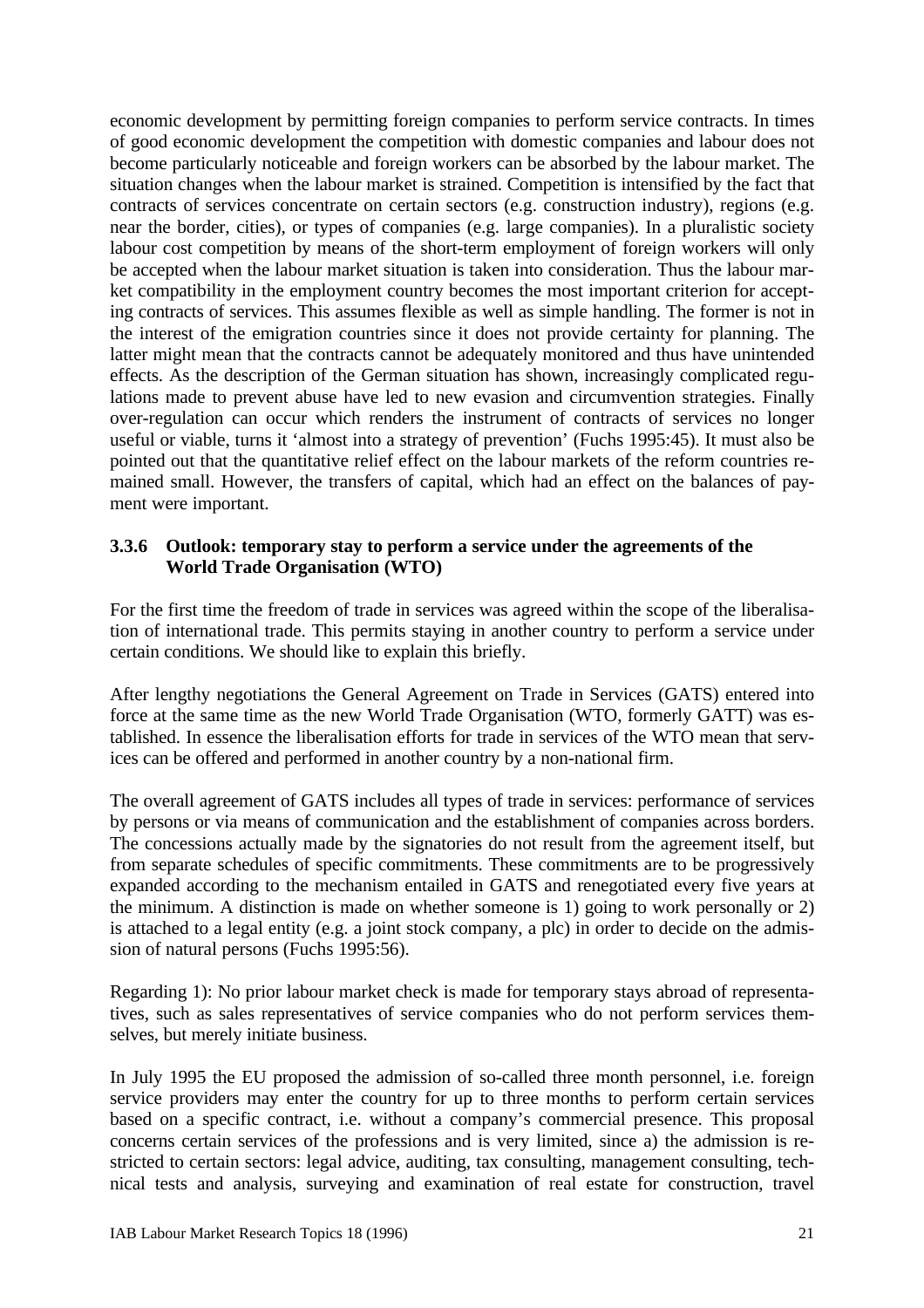agency/tour guide, b) admission usually requires university graduation and three years of vocational experience, c) the person seconded must have worked for the employer seconding her/him for at least one year and d) the foreign company must be a legal entity.

Regarding 2): Personnel of legal entities may stay in another WTO member state without a prior labour market check, if these are a) management executives or specialists required to establish a commercial presence in Germany (or another EU country) and are not performing the service themselves; b) personnel which is assigned to another office or branch of the company in another WTO country, i.e. sent there. The conditions are that the worker must have been working for at least one year for the same employer in the country of origin and he/she must be a key executive or specialist with particular knowledge for the company or the service to be performed and considerable vocational qualifications; c) seconding: 'A person reassigned within the company is a natural person who is working for a legal person established in the territory of a WTO member state, with the exception of non-profit organisations, and is temporarily assigned to the territory of a EU member state. The legal entity must have its main seat in the territory of a WTO member state outside the Community and its member states and the reassignment must be to a branch (office or subsidiary) of a legal entity which does in fact perform the same service in the territory of a member state to which the EEC Treaty applies' (Fuchs 1995:57). Here it must be noted that the service may be performed by the admitted person himself.

### **4 Summary and conclusions**

The report tried to give an overview of the problems related to temporary immigration of foreign workers. It emphasised the analysis of existing bilateral agreements concerning stays for training purposes to improve vocational skills, seasonal employment and temporary employment as a project worker. The major results and conclusions are as follows:

(1) Most countries have opened various 'doors' for temporary migration in the form of seasonal employment, short-term employment for a few months, occupational trainee agreements and agreements on the employment of project workers. Project worker agreements were concluded by the Federal Republic of Germany with a number of Central and Eastern European countries.

(2) The occupational trainee agreements have a long tradition and have been concluded between quite a number of member countries of the Council of Europe. They are meant to give young foreign workers the opportunity to get to know the practice of their occupation and the field of work in a different country. The quotas are normally low, prior examination of the labour market is dispensed with therefore. In general the quotas are not fully utilised. It is often difficult to find appropriate employers willing to provide vocational training. They are primarily interested in labour. In their view too much educational input will not pay, because the worker will have to leave the country after 1 or  $1\frac{1}{2}$  years.

(3) The possibility of seasonal employment is often provided for in the general work permit system. However, there are also bilateral agreements which govern employment of foreign seasonal workers. The quotas and the number of foreign workers are, however, with few exceptions, not significant. In general, seasonal employment depends on prior examination of the labour market situation by the labour market authorities, i.e. a check is made whether local labour is available for the work in question. Thus control is decentralised and in accordance with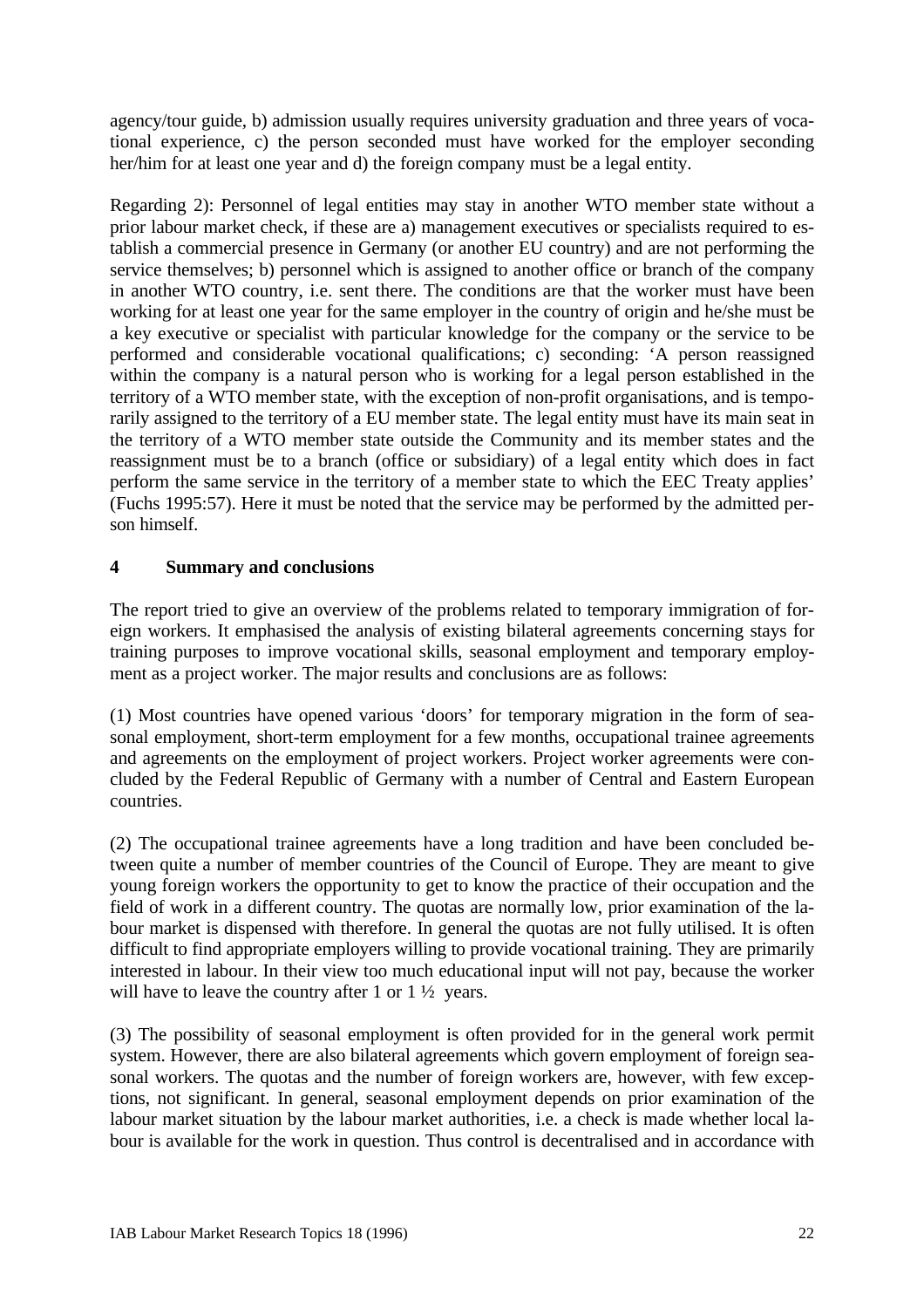the local labour market situation. Labour market compatibility provides a flexible control mechanism for admitting foreign workers to the labour market.

(4) For a variety of reasons (contribution to economic development, reduction of the migration pressure, political considerations) the Federal Republic of Germany has concluded agreements for the employment of project workers with a number of Central and Eastern European countries. Within a major project handled by a German company these agreements make it possible for a foreign company to perform a service with the help of its own manpower. With an increasing number of project workers (in the peak year, 1992, almost 100,000 project workers were employed) difficulties increased: since only overall quotas were fixed and no examination of the labour market situation took place, unequal competition between companies employing project workers and those not employing them arose. In addition, unequal distribution in favour of large companies occurred. Contracts for services often formed the basis for abuse in the form of illegal employment or so-called bogus contracts for services, i.e. in reality only hiring out of employees as temporary workers (manpower hiring) took place. To eliminate the undesirable effects on the labour market detailed regulations, intensified checks and reduction of the quotas were introduced. These required considerable administrative and inspection efforts and expenditure. Nevertheless new possibilities of evasion cannot be ruled out.

(5) A considerable south/north and east/west migration pressure will continue to exist in Europe.10 Temporary immigration, it is argued, could help reduce the migration pressure between countries with different levels of economic development and simultaneously contribute to the development of the less developed economies. Ideally temporary migration could serve the interests both of the countries of origin and of the receiving countries. A comparison of the interests of the parties involved in temporary migration did not always show matching goals and that expectations are frequently too high. We shall summarise this below.

(6) From an economic point of view the receiving country is interested in alleviating labour market bottlenecks of a seasonal, cyclical, sectoral or skill nature by means of temporary employment of foreign nationals. The country of origin hopes to reduce its high unemployment by temporary employment abroad. A word of caution has to be added concerning the improvement of the labour market situation in the country of origin. We know from migration research that in general the younger, more dynamic workers tend to migrate. They are often not among the unemployed. Thus the effect on the level of unemployment should not be overestimated. Furthermore, the number of temporary workers admitted will remain too small to have a sizeable effect. But for the individual worker it can mean an escape from poverty.

(7) The country of origin expects an improvement in its balance of payments as a result of the transfer of capital by its employees. The transfers to the country of origin can make a contribution to its economic development. This essentially depends on how the funds transferred are utilised: for investment or for consumer goods, for imported goods or for domestic products. Remittances obviously increase the earnings of the migrant and the family left behind. They can significantly promote welfare at the household level. Where the macro-economic environment is stable and other conditions are conducive to investment, remittances can also raise the level

 $\overline{a}$ 

<sup>&</sup>lt;sup>10</sup> It should be noted that the much feared massive and uncontrollable influx of migrants from the Central and East European States has not yet occurred. Whether a pressure to migrate really materialises in the form of the migration of labour depends, among other things, on how people perceive the future. The latest forecasts by OECD in the annual Economic Outlook and Employment Outlook give room for some hope.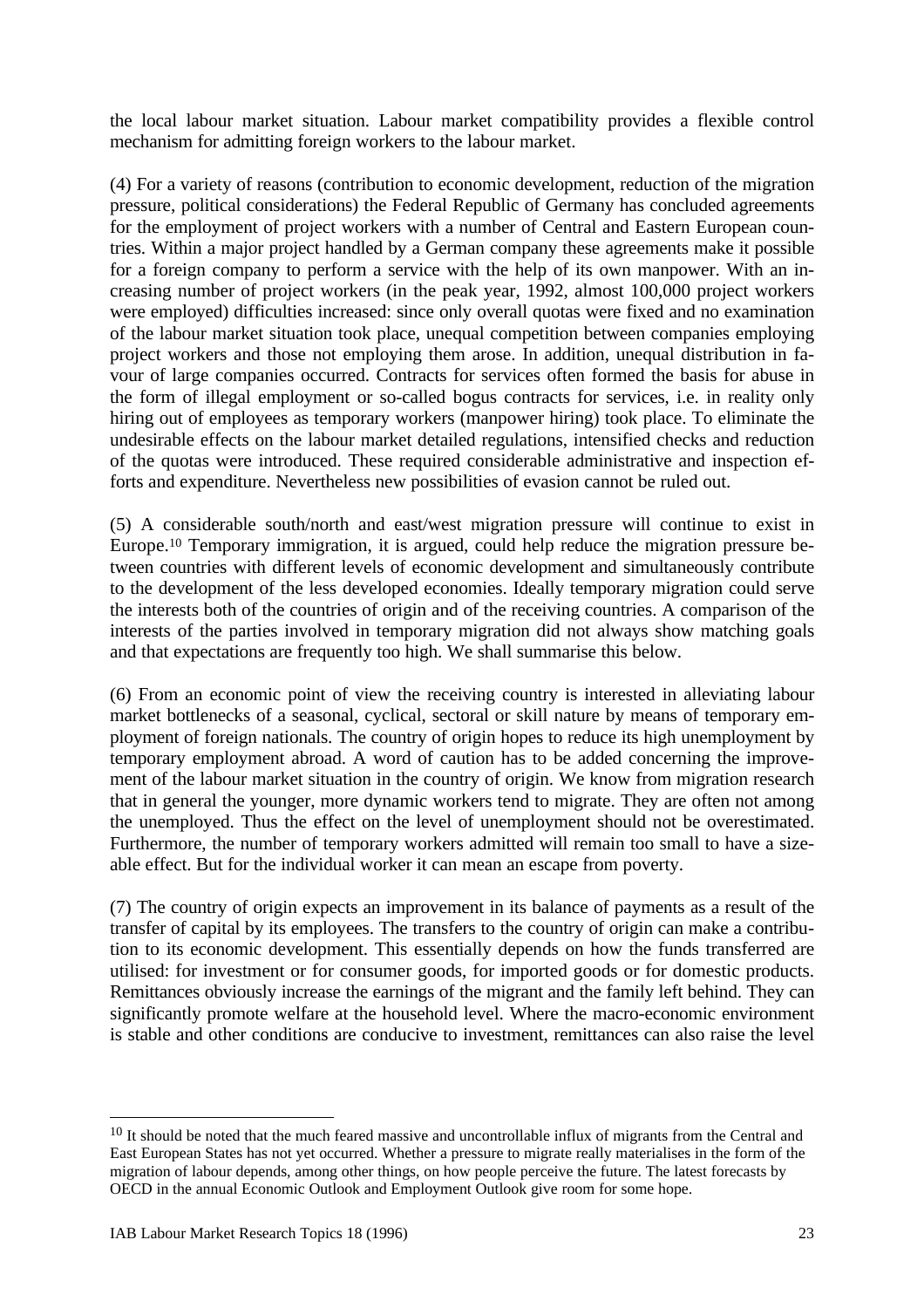of domestic investment. In any case, the influx of foreign exchange from transfers of income plays an important role for the balance of payment of the country of origin.

(8) From the work abroad certain training effects, e. g. knowledge of foreign languages and improved skills are expected. To a high degree these training effects depend on the type of job, the skill level and the duration of employment. Results obtained from migration research so far suggest that the use of skills acquired in the country of employment should not be overestimated. The shorter the stay the less companies will invest in training.

(9) For a number of reasons temporary employment of foreign workers tends to result in an extension of the originally temporary employment. As the companies are interested in keeping trained foreign workers they will exert pressure to get their contracts of employment extended.

(10) Temporary employment can also act as a bridge-head for illegal employment. The differences in income between the home country and the country of employment are realised, information and contacts for work opportunities can be obtained and employment can be continued - on an illegal basis.

(11) The bilateral agreements aim at controlling the in- and outflow of foreign workers. At the same time these agreements should provide a flexible tool to react to the labour market requirements in the receiving country. The agreements should allow for a flexible response to the requirements of the labour market. If the economy slows down while the number of foreign project workers increases there is a danger that national workers are displaced by them. The German example has shown that in this case more and more complex regulations were introduced which were hard to control.

(12) The purpose of limiting the employment in time was to avoid it becoming a preliminary step to settle in the employment country permanently. This implies that a temporary foreign worker

\* must always have a fixed-term contract of work, specifying the authorised occupation and the employer, which means that the foreign worker may not freely change employer, occupation or region;

\* he/she must leave the country on expiration of the contract; and

\* cannot profit from family reunion.

(13) These are strict rules which are difficult to enforce. To enforce rules there have to be controls and sanctions. Sanctions for whom, of what type - fines, forced repatriation, and up to what level? In a democratic society there are certain limitations. It may be difficult or undesirable to establish a nation-wide network of tough controls and to impose severe sanctions.

(14) From the experience gained so far and considering the interests of the parties involved, agreements on temporary employment of foreign workers should be based on the following principles:

\* access to employment should be compatible with the prevailing labour market situation in the receiving country;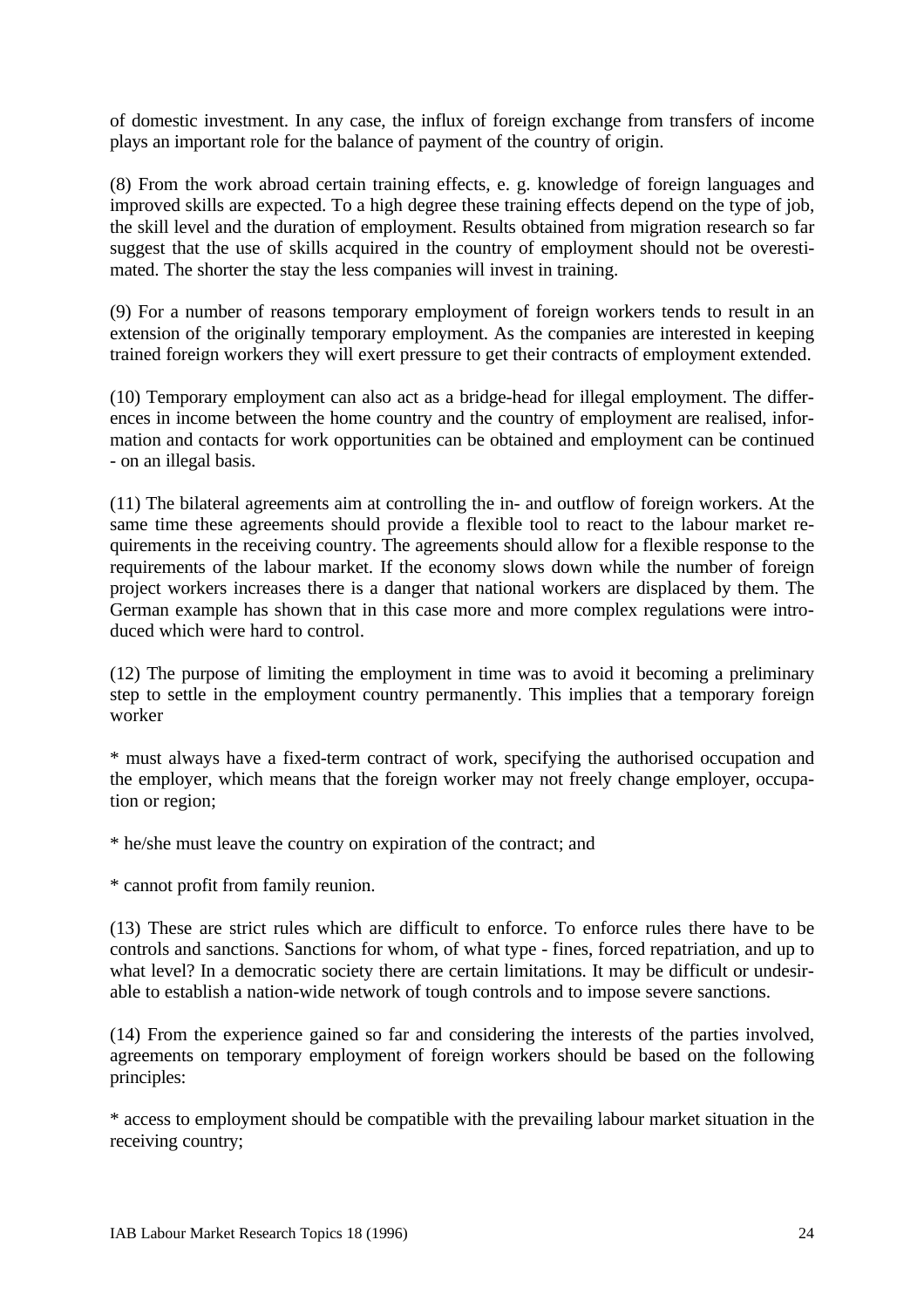\* examination of the labour market situation should take place at the local level;

\* equal treatment concerning wages and other working conditions in comparison with domestic workers;

\* conditions of access should be formulated clearly, kept simple and transparent and should not be subject to frequent changes made by the country of employment;

\* action to combat clandestine short-term work must include strict and regular checks;

\* some kind of sanctions, e. g. fines for employers who continue to employ migrant workers after their contract expired, must be possible<sup>11</sup>;

\* both countries should closely cooperate to avoid illegal employment.

(15) International organisations such as the International Labour Organisation or the Council of Europe adopted a number of conventions which are, however, only binding for the signatory states.

 $\overline{a}$ 

<sup>&</sup>lt;sup>11</sup> For possibilities of controlling a and sanctioning illegal immigration see Steineck, S.: Der europäische Schwarzmarkt für Zuwanderer: Effektivität und Effizienz von Kontrollinstrumenten, in: Aussenwirtschaft, Heft IV (1996), p. 571-592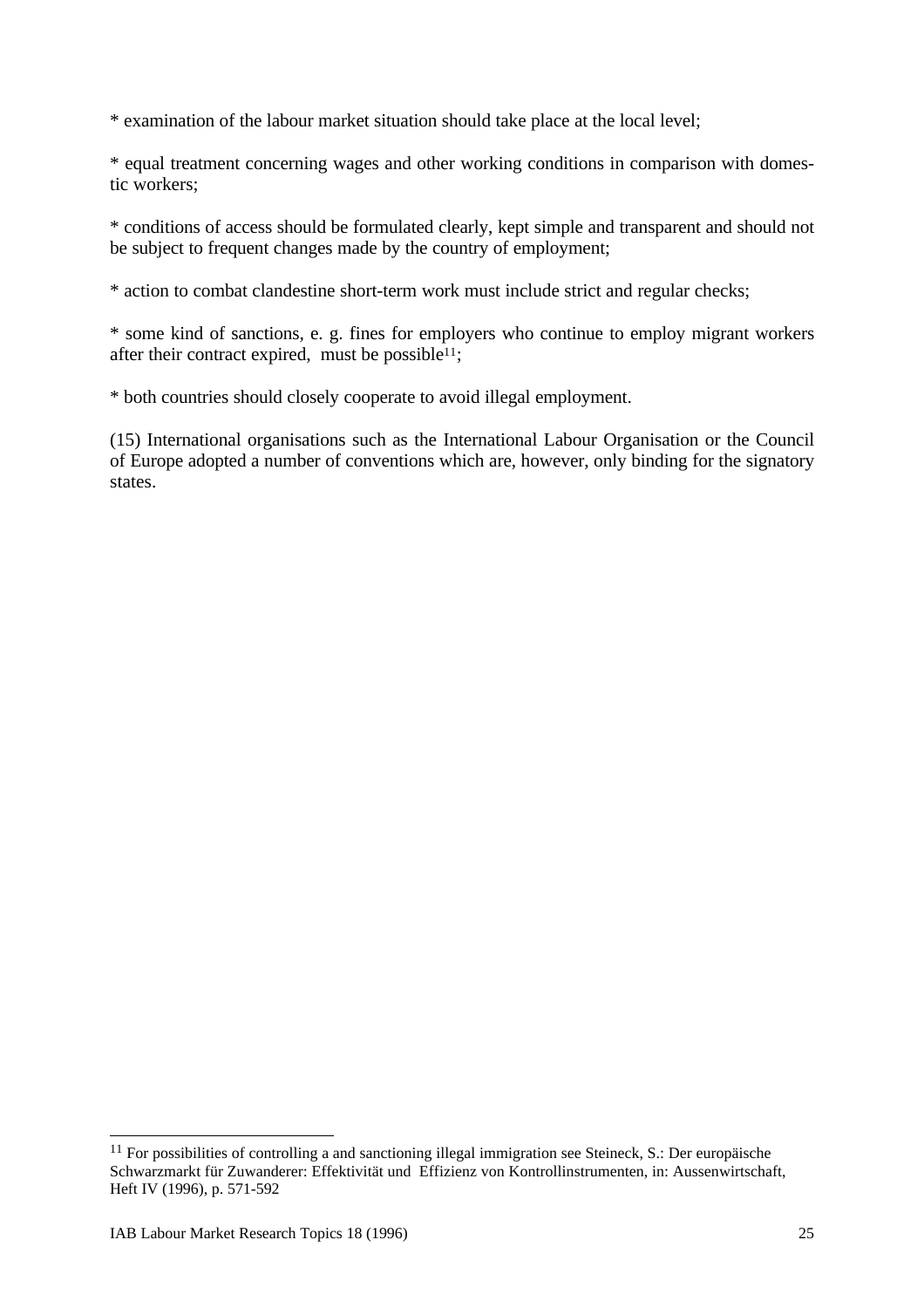# **Table 1: Guest Workers in Germany 1993, 1994**

| Country of origin         | Annual quota | Utilized $(=$ Placements) |       |  |
|---------------------------|--------------|---------------------------|-------|--|
|                           |              | 1993                      | 1994  |  |
|                           |              |                           |       |  |
| Albania                   | 1.000        | 247                       | 133   |  |
| <b>Bulgaria</b>           | 1.000        | 176                       | 323   |  |
| <b>Czech Republic</b>     | 1.400        | 1.557                     | 1.209 |  |
| Hungary                   | 2.000        | 1.370                     | 1.450 |  |
| Latvia                    | 100          | 57                        | 16    |  |
| Lithuania                 | 200          | $\overline{2}$            | 89    |  |
| Poland                    | 1.000        | 943                       | 1.002 |  |
| Romania                   | 500          | 562                       | 531   |  |
| <b>Russian Federation</b> | 2.000        | $\ddotsc$                 | 65    |  |
| Slovakia                  | 700          | 837                       | 711   |  |
|                           |              |                           |       |  |
| Total                     | 9.900        | 5.771                     | 5.529 |  |

Note: There is an agrement with Switzerland dating back to 1955 which includes an annual quota of 500. An agreement was signed with Estonia in 1995 which allowes for a quota of 200 workers

Source: Bundesanstalt für Arbeit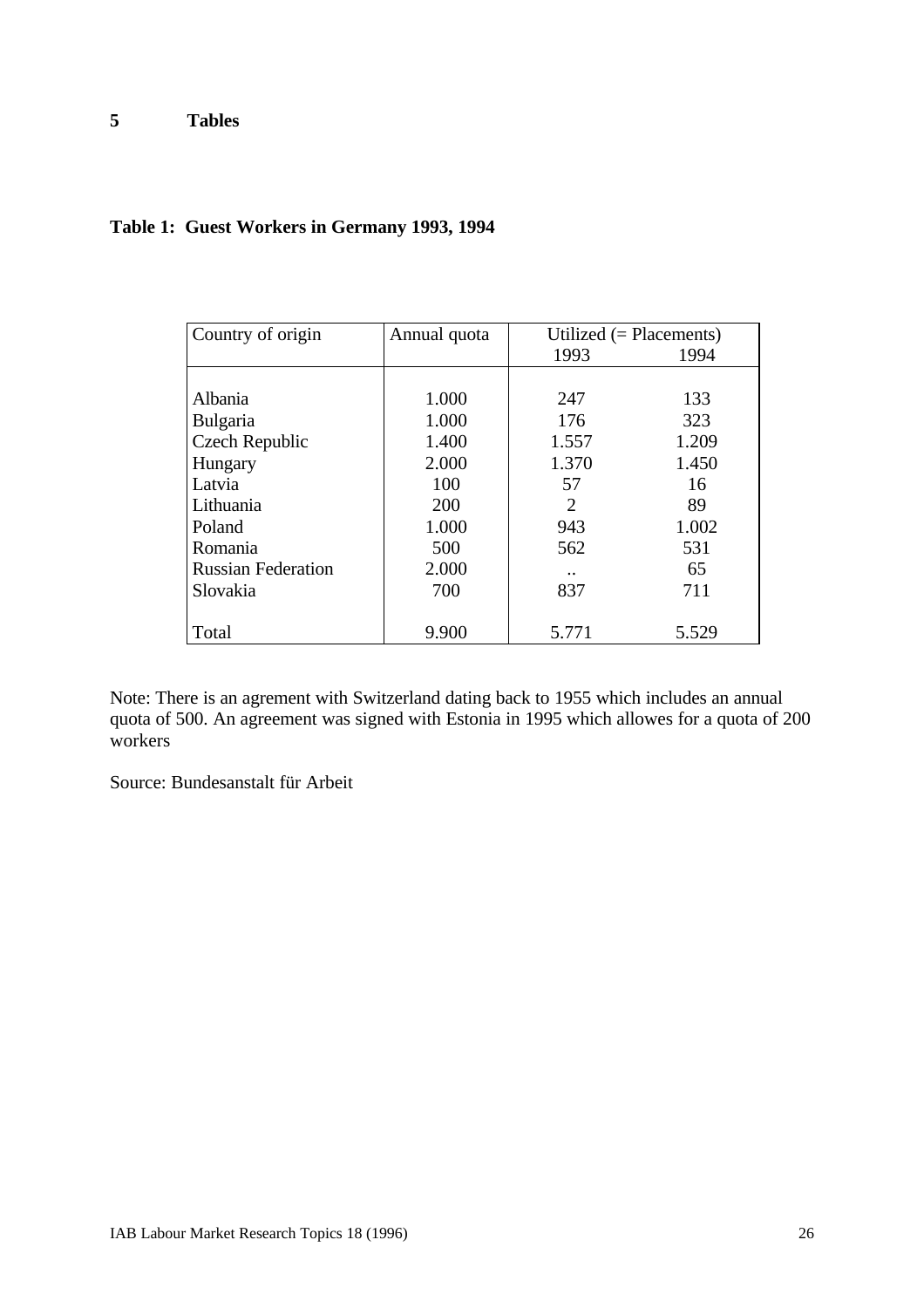### **Table 2: Guest workers in Switzerland 1993**

| Country of origin         | Annual quota | Utilization    |  |
|---------------------------|--------------|----------------|--|
|                           |              |                |  |
| Austria                   | 150          | 42             |  |
| Australia                 | 50           | 8              |  |
| Belgium                   | 100          | 19             |  |
| Canada                    | 150          | 74             |  |
| Germany                   | 500          | 294            |  |
| Denmark                   | 150          | 54             |  |
| Spain                     | 50           | 5              |  |
| France                    | 500          | 233            |  |
| Finland                   | 150          | 15             |  |
| <b>United Kingdom</b>     | 400          | 29             |  |
| Ireland                   | 200          | 38             |  |
| Luxembourg                | 50           | $\overline{0}$ |  |
| Norway                    | 50           | 9              |  |
| Netherlands               | 150          | 56             |  |
| New Zealand               | 20           | 7              |  |
| Sweden                    | 100          | 31             |  |
| <b>USA</b>                | 150          | 58             |  |
| Others                    | 450          |                |  |
| Poland                    | 150          |                |  |
| <b>Russian Federation</b> | 200          |                |  |
| Total                     | 3370         | 972            |  |

Source: Volkswirtschaft 4/94, S. 65 ff.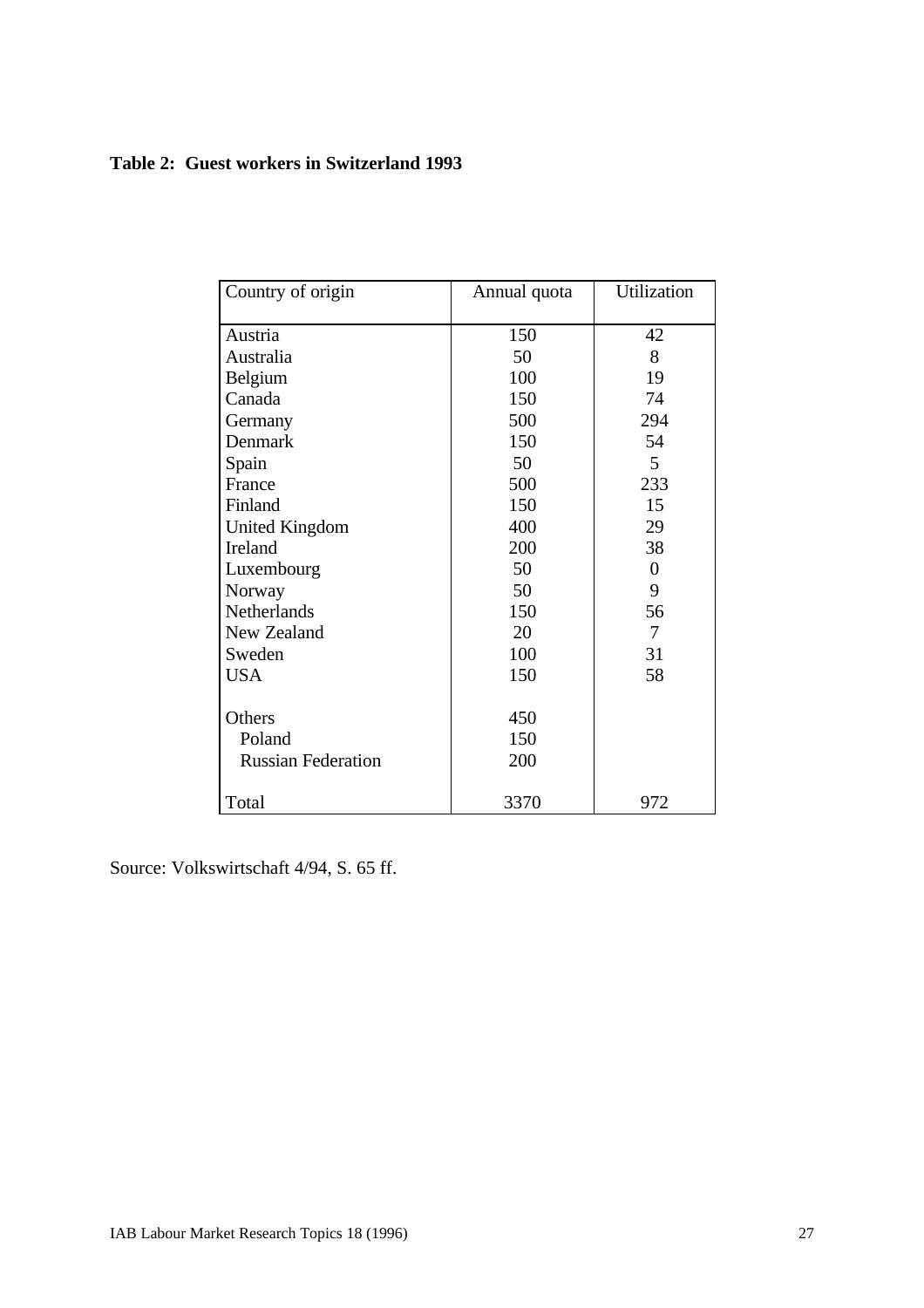## **Table 3: Bilateral agreements on seasonal employment**

| Country                  | France<br>Germany |              | Switzerland  |
|--------------------------|-------------------|--------------|--------------|
|                          |                   |              |              |
| Bulgaria                 |                   | $\mathbf{X}$ |              |
| Croatia                  |                   | X            |              |
| Czech Republic           |                   | X            |              |
| Hungary                  |                   | $\mathbf{X}$ |              |
| Italy                    |                   |              | $\mathbf{x}$ |
| Marocco                  | $\mathbf{x}$      |              |              |
| Poland                   | $\mathbf{x}$      | $\mathbf{X}$ |              |
| Romania                  |                   | $\mathbf{X}$ |              |
| Slovenia                 |                   | X            |              |
| Slovak Republic          |                   | $\mathbf{X}$ |              |
| Spain                    |                   |              | $\mathbf{x}$ |
| Tunesia                  | $\mathbf{x}$      |              |              |
|                          |                   |              |              |
| Workers affected by such | 14.300            | 181.000      | 18.800       |
| bilateral agreements     | (1992)            | (1993)       | $(1992)$ *)  |

\*) There were a total of 93.100 foreign seasonal workers in Switzerland in 1993

Source: Europarat (Umfrage)

# **Table 4: Foreign seasonal workers in Germany**

| Country of origin             | 1993    | 1994    | 1995    |
|-------------------------------|---------|---------|---------|
|                               |         |         |         |
| Poland                        | 143.861 | 136.659 | 170.576 |
| Czech Republic                | 12.027  | 3.465   | 3.722   |
| Slovak Republic               | 7.781   | 3.939   | 5.442   |
| Hungary                       | 5.346   | 2.458   | 2.841   |
| Romania                       | 3.853   | 2.272   | 3.879   |
| Slovenia                      | 1.114   | 601     | 600     |
| Croatia                       | 6.948   | 5.753   | 5.574   |
| <b>Bulgaria</b>               | 71      | 70      | 131     |
|                               |         |         |         |
| Total (requests)              | 181.037 | 155.217 | 192.766 |
| After deducting cancellations | 164.377 | 140.656 | 176.590 |

Source: Bundesanstalt für Arbeit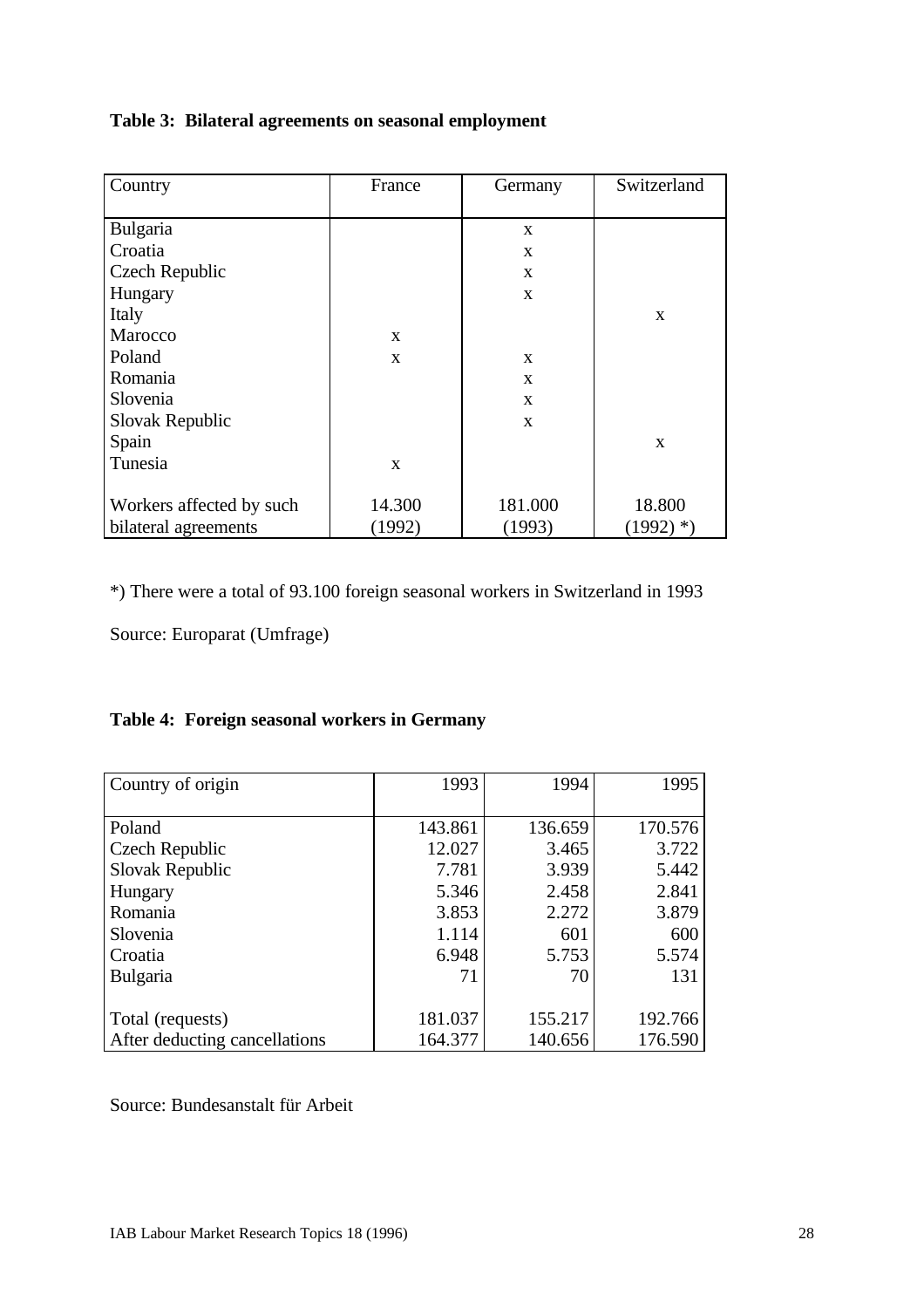### **Table 5: Agreements on quotas by the Federal Republic of Germany for the employment of project workers from Central and Eastern European Countries - as in January 1995**

| Country               | Total quota | Of these     | Comments                            |
|-----------------------|-------------|--------------|-------------------------------------|
|                       |             | can be used  |                                     |
|                       |             | in construc- |                                     |
|                       |             | tion         |                                     |
|                       |             |              |                                     |
| <b>Bulgaria</b>       | 1.660       | 1.660        |                                     |
| <b>Czech Republic</b> | 2.890       | 1.940        |                                     |
| Slovak Republic       | 1.570       | 1.070        |                                     |
| Yugoslavia            | 1.650       | 560          | banned/embargo                      |
| Bosnia-Herzegovina    | 990         | 570          |                                     |
| Croatia               | 5.010       | 2.790        |                                     |
| Macedonien            | 480         | 290          | banned (temporarily)                |
| Slovenia              | 1.920       | 1.210        |                                     |
| Poland                | 22.560      | 12.610       |                                     |
| Romania               | 4.150       | 4.150        | banned (partial lifting of ban per- |
|                       |             |              | ceivable)                           |
| Lativa                | 370         | 370          |                                     |
| Turkey                | 5.800       | 5.800        |                                     |
| Hungary               | 6.870       | 2.610        |                                     |
|                       |             |              |                                     |
| Total                 | 55.920      | 35.630       |                                     |
|                       | 100,0       | 63,7         |                                     |

Note: The agreements with Russa and Lithuania did not enter into force. Source: Bundesanstalt für Arbeit

| Table 6: Average number of project workers employed in Germany |  |  |  |  |
|----------------------------------------------------------------|--|--|--|--|
|                                                                |  |  |  |  |

| Year | Total  | of these construction | Percentage of<br>these working in<br>construction |
|------|--------|-----------------------|---------------------------------------------------|
| 1986 | 9.411  | 2.347                 | 25                                                |
| 1987 | 12.318 | 3.312                 | 27                                                |
| 1988 | 14.594 | 4.331                 | 30                                                |
| 1989 | 16.587 | 5.825                 | 35                                                |
| 1990 | 27.198 | 13.123                | 48                                                |
| 1991 | 53.095 | 32.975                | 62                                                |
| 1992 | 94.902 | 69.610                | 73                                                |
| 1993 | 70.137 | 53.430                | 76                                                |
| 1994 | 41.218 | 26.586                | 65                                                |
| 1995 | 49.411 | 27.201                | 55                                                |

Source: Bundesanstalt für Arbeit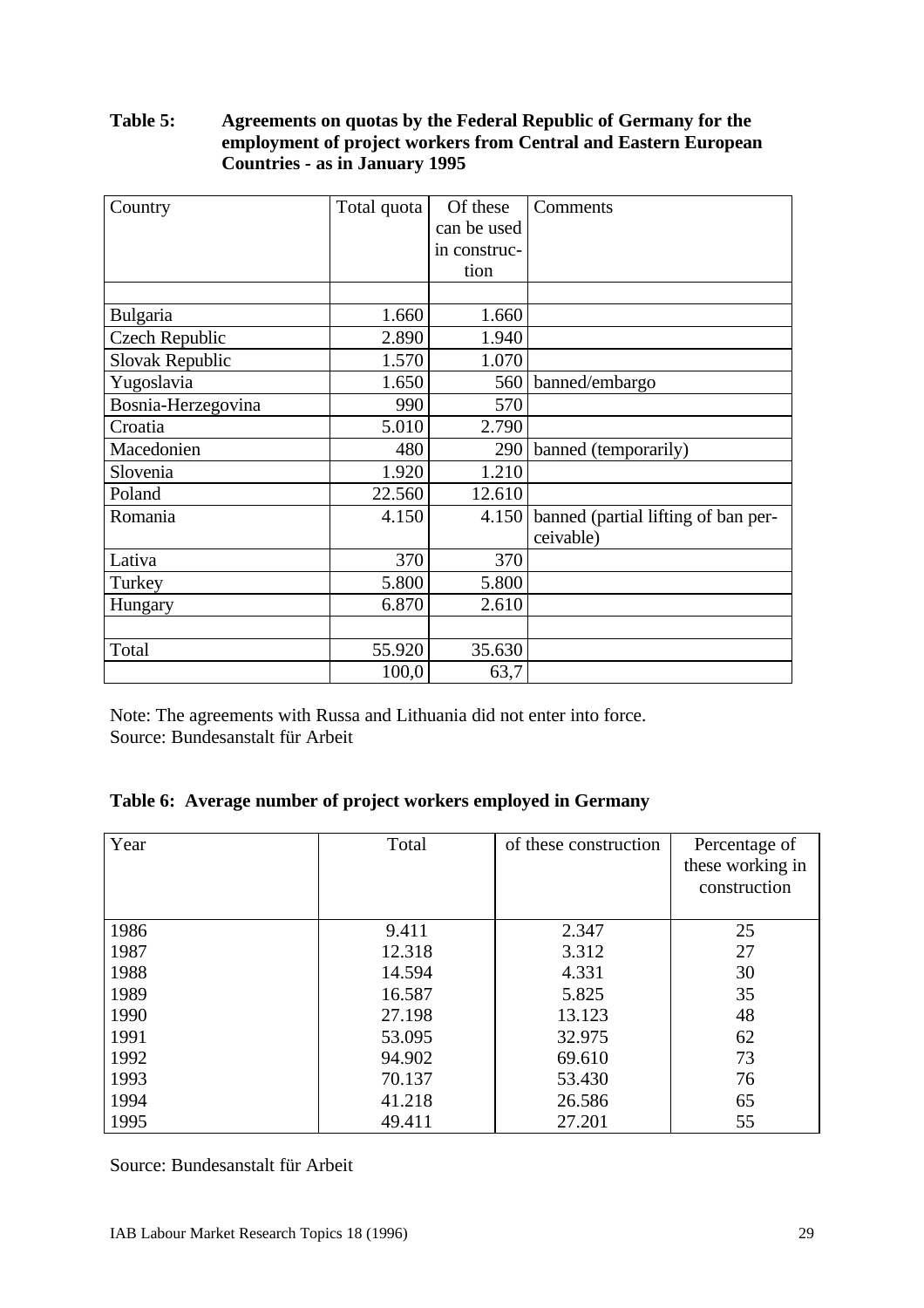#### **6 References**

- Abella, M. I. and K. J. Lönnroth (1995): Orderly international migration of workers and incentives to stay - Options for emigration countries. International Migration Papers No. 5. Geneva: International Labour Office
- Appleyard, Reginald (1991): International migration: challenge for the nineties. Genf: International Organization for Migration
- Ardittis, Solon (Hrsg.) (1994): The politics of east-west migration. Houndmills u.a.: Macmillan
- Böhning, W. R. (1984): Studies in international labour migration. London and Basingstoke
- Böhning, W. R. and R. Zegers de Beijl (1995): The integration of migrant workers in the labour market: Policies and their impact. International Migration Papers No. 8. Geneva: International Labour Office
- Borjas, George (1989): Economic theory and international migration. In: International Migration Review, No. 3, S. 457 ff.
- Borjas, George and Richard Freeman (Hrsg.) (1992): Immigration and the work force. Economic consequences for the United States and source areas. National Bureau of Economic Research. Chicago and London: The University of Chicago Press
- Briggs, Vernon M. Jr. (1992): Mass Immigration and the National Interest. Armonk, New York, London: M. E. Sharpe Inc.
- Broeck, van den, Julien (1996): The Economics of Labour Migration, Elgar Publishing Ltd., Cheltenham
- Castles, Stephen and Mark J. Miller (1993, reprinted 1994): The age of migration. International population movements in the modern world. Houndmills u.a.: Macmillan
- Center for Migration Studies (1989): International migration: an assessment for the '90s. Special silver anniversary issue, International Migration Review, No. 3
- Cohen, Robin (Hrsg.) (1995): The Cambridge Survey of World Migration. Cambridge: University Press
- Collinson, Sarah (1993): Europe and international migration. London and New York: Pinter Publishers for Royal Institute of International Affairs, London
- Collinson, Sarah (1993): Beyond borders: West European migration policy towards the 21st century. London: Royal Institute of International Affairs
- Cornelius, Wayne A. u.a. (Hrsg.) (1994): Controlling Immigration A Global Perspective. Stanford University Press
- Council of Europe: Recent demographic developments in Europe, verschiedene Jahrgänge. **Straßburg**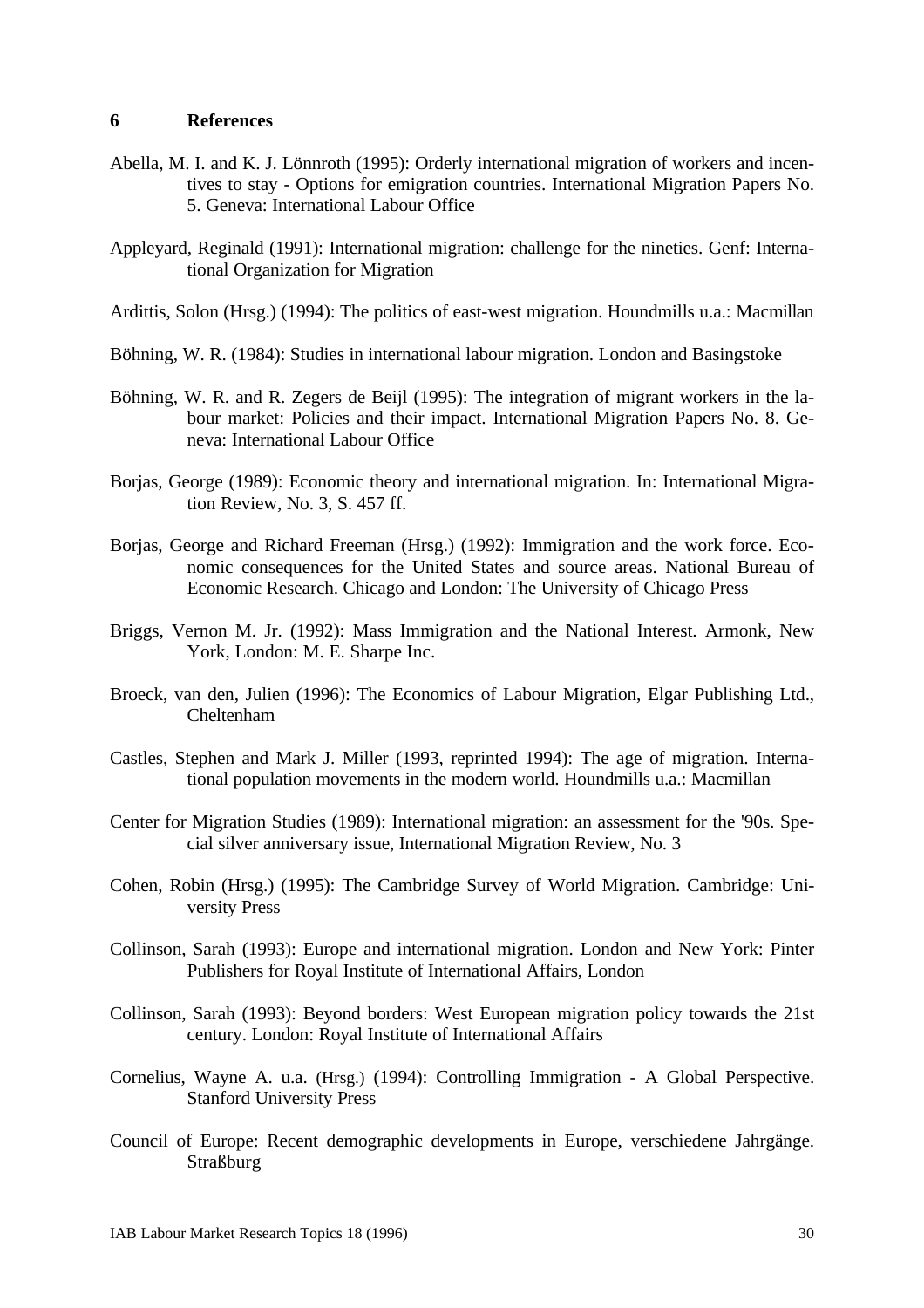- Council of Europe (1993): Terms of reference of the Committee and description of Project III.4. Document MG-R-Mt (93) 7. Straßburg
- Falchi, Nino (1995): International Migration Pressures Challenges, policy response and operational measures: An outline of the main features. Genf: International Organization for Migration
- Fassmann, Heinz and Rainer Münz (1994): European East-West Migration, 1945-1992. In: International Migration Review 3, S. 520-538
- Findlay, Allan M. (1993): New technology, high-level labour movements and the concept of the brain drain. In: OECD, The changing course of international migration, Paris, S. 149-159
- Findlay, Allan M. (1995): Skilled transients: the invisible phenomenon? In: Cohen, Robin (Hrsg.), The Cambridge Survey of World Migration. Cambridge: University Press, S. 515-522
- Fix, Michael and Jeffrey S. Passel (1994): Immigration and immigrants: Setting the record straight. Washington: The Urban Institute
- Friedrich-Ebert-Stiftung (1994): Von der Ausländer- zur Einwandungspolitik <From alien's policy to immigration policy>. Research Institute of Friedrich-Ebert Foundation - Workshop on Labour and Social Issues No. 32. Bonn
- Fuchs, Rainer (1995): Ausländerbeschäftigung: dargestellt unter besonderer Berücksichtigung ausländischer Subunternehmen in der Bauwirtschaft <Employment of foreigners: illustrated with special consideration to non-national sub-contractors in the construction industry>. Stuttgart: Schäffer-Poeschel (Publication Series: Praxis aktuell)
- Giersch, Herbert (Hrsg.) (1994): Economic aspects of international migration. Berlin u.a.: Springer
- Ghosh, Bimal (1996): Economic migration and the sending countries, in: Julien van den Broeck (Herausgeber): The Economics of Labour Magration, Edward Elgar Publishing Ltd., Cheltenham
- Groenendijk, Kees and René Hampsink (1994): Temporary Employment of Migrants in Europe. Reeks Recht & Samenleving nr. 10. Nijmegen: Katholieke Universiteit, Faculteit der Rechtsgeleerdheid
- Gulbenkian, Paul (Hrsg.) (1993): Immigration law and business in Europe. European Immigration Lawyers Group. European Practice Library. London u.a.: Chancery Law Publishing
- Gurak, Douglas T. and Fe Caces (1992): Migration networks and the shaping of migration systems. In: Kritz, Mary u.a. (1992): International migration systems: a global approach. Oxford: Clarendon Press, S. 150-176
- Hammar, Tomas (Hrsg.) (1985): European immigration policy A comparative study. Cambridge u.a.: Cambridge University Press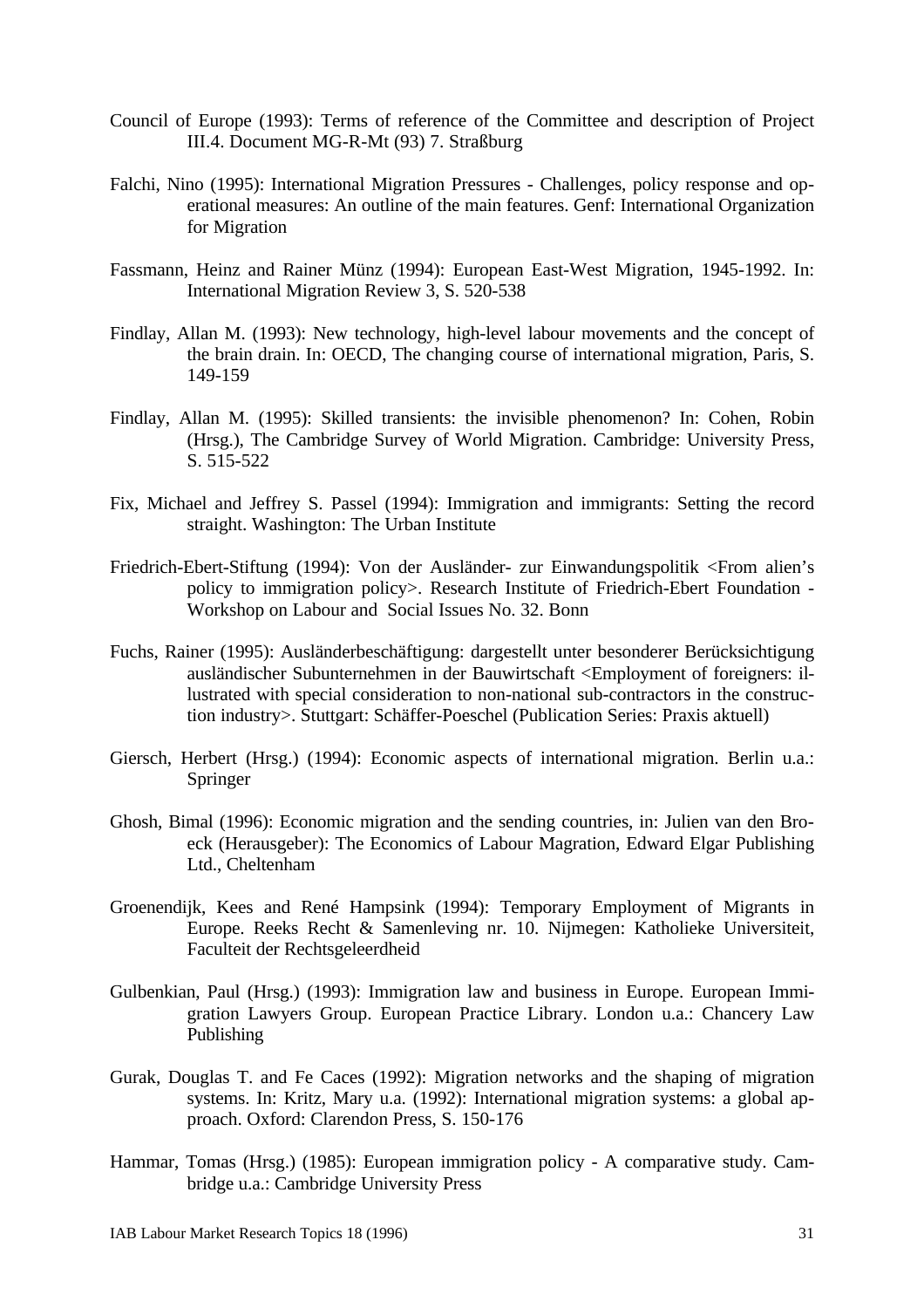- Heckmann, F. and W. Bosswick (Hrsg.) (1994): Migration Policies: a Comparative Perspective. Forum Migration 1. Bamberg: Europäisches Forum für Migrationsstudien. Institut an der Universität Bamberg
- Hönekopp, Elmar (1991): Ost-West-Wanderungen: Ursachen und Entwicklungstendenzen. Bundesrepublik Deutschland und Österreich. In: MittAB 1, S. 115-133
- Hof, Bernd (1993): Europa im Zeichen der Migration Szenarien zur Bevölkerungs- und Arbeitsmarktentwicklung in der Europäischen Gemeinschaft bis 2020 <Europe characterized by migration - scenarios for the development of the population and the labour market in the European Community up to the year 2020>. Köln: Deutscher Instituts-Verlag
- Hollifield, James F. (1992): Immigrants, Markets, and States. The Political Economy of Postwar Europe. Cambridge, Mass.: Harvard University Press
- Institut der deutschen Wirtschaft (1993): Die wirtschaftlichen Implikationen der Werkvertragsabkommen für die Bundesrepublik Deutschland und die Reformstaaten Mittel- und Osteuropas <Economic implications of project work agreements for the FRG and the transition countries in Central and Eastern Europe>, Study commissioned by the German Federal Ministry for Labour and Social Affairs. Köln

International Labour Organization (1992): Migration. Genf

- International Labour Organization, International Organization for Migration, United Nations High Commissioner for Refugees (1994): Migrants, refugees and international cooperation - A joint contribution to the International Conference on Population and Development - ICPD 1994. Genf
- International Organization for Migration (1992): Migration and Development. International Migration, Vol. XXX No. 3/4, special issue. Genf
- King, Russell (Hrsg.) (1993): The new geography of European migrations. London: Belhaven
- King, Russell (Hrsg.) (1993): Mass migration in Europe: the legacy and the future. London: Belhaven
- Kommission der Europäischen Gemeinschaften (1994): Communication of the Commission to the Council and the European Parliament: Immigration and Asylum Policy. COM(94) 23 endg., Brüssel, 23.02.1994
- Kritz, Mary u.a. (Hrsg.) (1992): International migration systems: a global approach. Oxford: Clarendon Press
- Kuptsch, Christiane and Nana Oishi (1995): Training abroad: German and Japanese schemes for workers from transition economies or developing countries. International Migration Papers No. 3. Geneva: International Labour Office
- Lim, Lean Lin (1994): Growing economic interdependence and its implications for international migration. In: United Nations: Population Distribution and Migration (Draft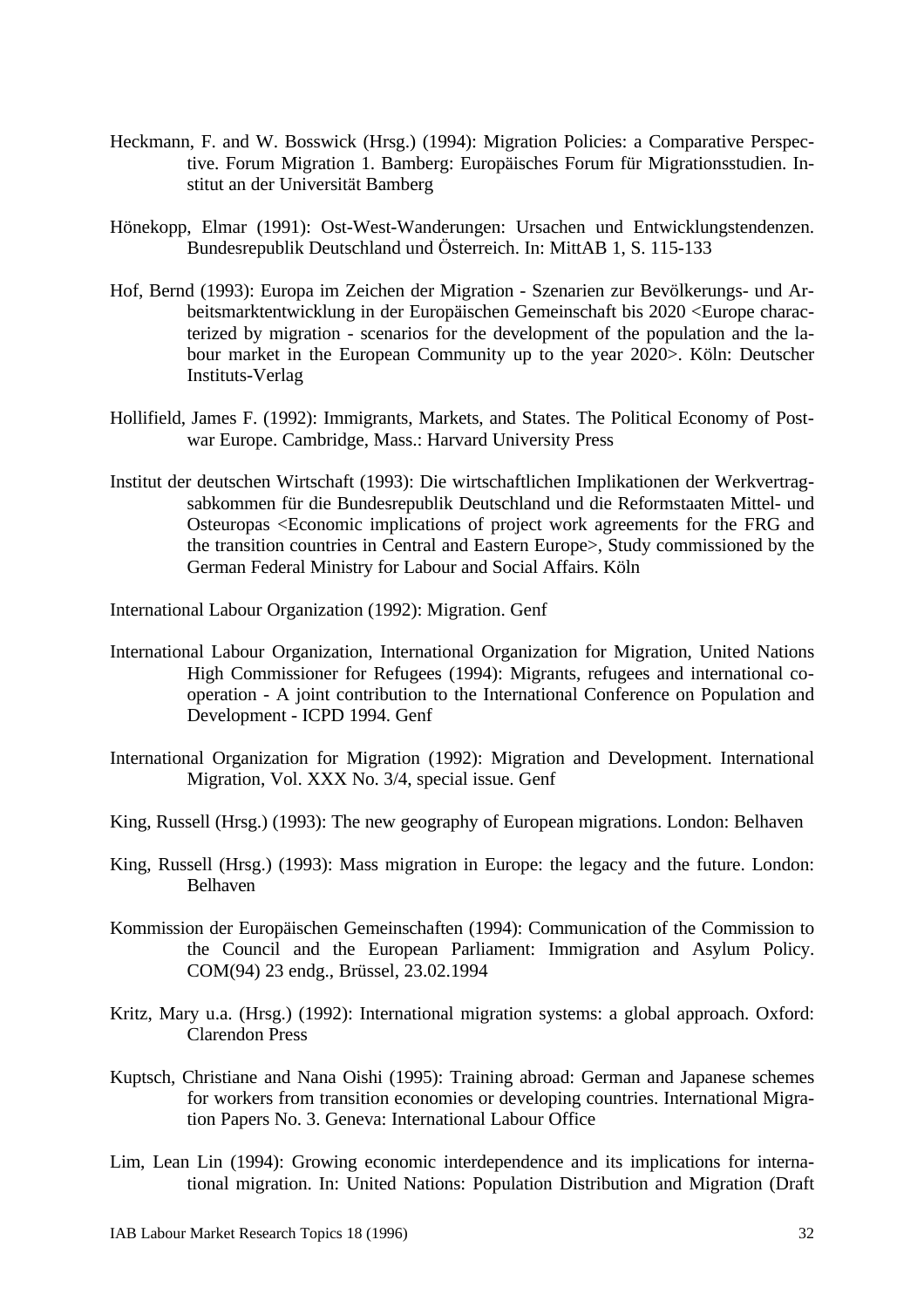prepared for the International Conference on Poplulation and Development, Cairo, 5-14 September 1994), New York, S. 351

- Macura, Miroslav and David Coleman (Hrsg.) (1994): International Migration: Regional Processes and Responses. Economic Studies No. 7. United Nations Economic Commission for Europe, United Nations Population Fund. New York and Geneva
- Martin, Philip L. (1993): The migration issue. In: King- Russel (1993): The new geography of European migration. London: Belhaven
- Miles, Robert and Dietrich Thränhardt (Hrsg.) (1995): Migration and European integration. The dynamics of inclusion and exclusion. London: Pinter Publishers
- OECD (1987): The future of migration. Paris
- OECD (1993): The changing course of international migration. Paris
- OECD: SOPEMI Trends in international migration.Verschiedene Jahrgänge, Paris
- OECD (1994a): Migration and development New partnerships for co-operation. Paris
- OECD (1994b): The temporary employment of foreigners in France and the United Kingdom. Document DEELSA/ELSA/WP2 (94) 3. Paris
- Quinet, Alain (1994): Conséquences économiques des migrations Est-Ouest. In: futuribles, No. 188, juin 1994, S. 33-38
- Rudolph, Hedwig and Mirjana Morokvasic (Hrsg.) (1993): Bridging states and markets: international migration in the early 1990s. WZB. Berlin: edition sigma, Rainer Bohn Verlag
- Rürup, Bert and Werner Sesselmeier (1995): Gesamtwirtschaftliche Kosten-Nutzen-Überlegungen zu neuen Beschäftigungsformen: Werkvertragsarbeitnehmer und EU-Selbständige in der Bauwirtschaft <Cost-benefit considerations of the natinal eocnomy for new forms of employment: project workers and EU self-employed in the construction industry>. In: Hamburger Jahrbuch für Wirtschafts- und Gesellschaftspolitik. Tübingen: Mohr
- Russell, Sharon Stanton and Michael S. Teitelbaum (1992): International migration and international trade. World Bank Discussion Papers No. 160. Washington
- Salt, John and Allan Findlay (1989): International migration of highly skilled manpower: theoretical and development issues. In: OECD (Development Centre): The impact of international migration on developing countries. Paris, S. 159 ff.
- Salt, John (1993): Current and future international migration trends in Europe. Strasbourg: Council of Europe
- Salt, John u. a. (1994): Europe's International Migrants Data Sources, Patterns and Trends. London: HMSO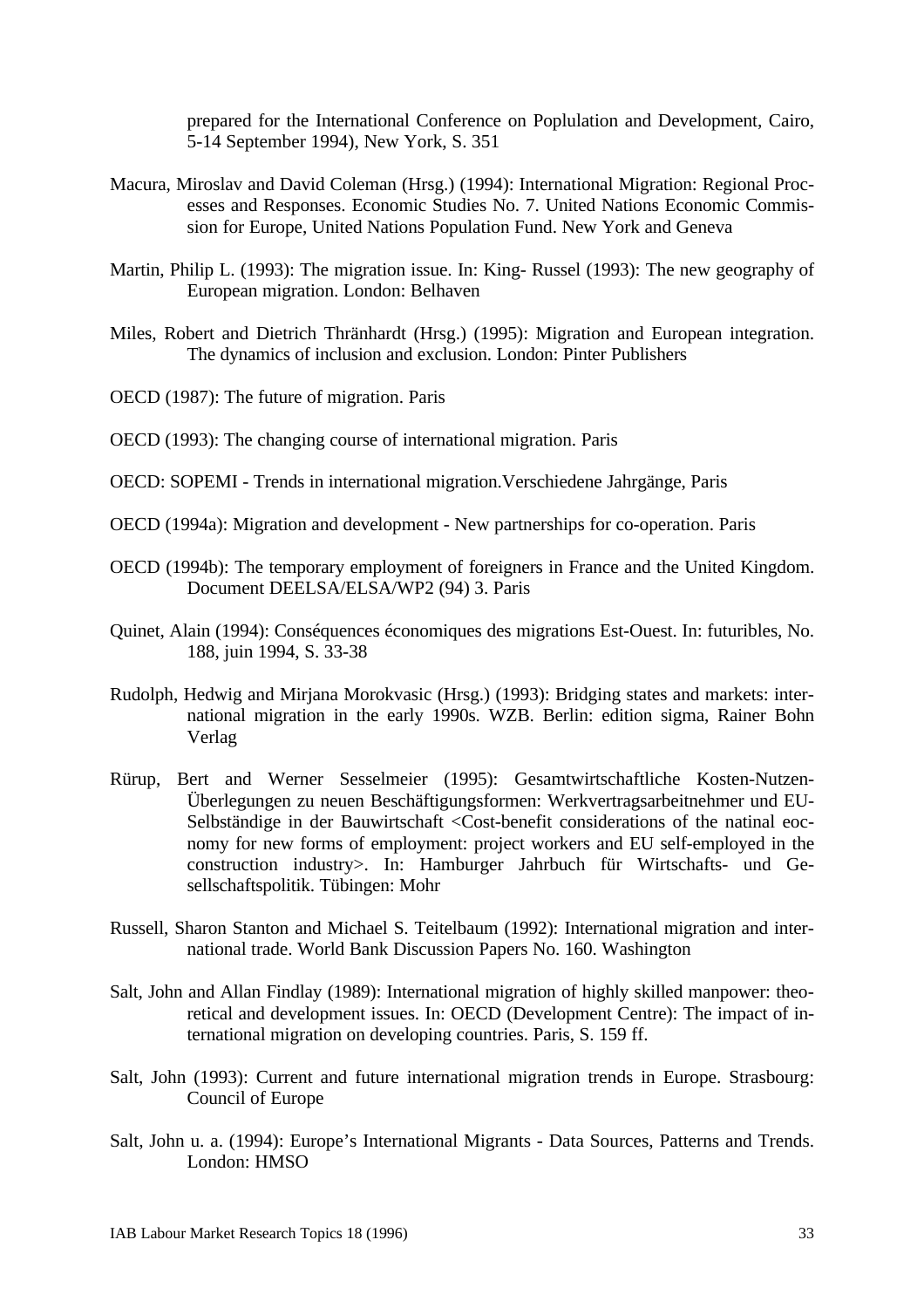- Salt, John (1995): Current and future trends in international migration in Europe. Document CDMG (95) 6E. Council of Europe, Strasbourg
- Sandbrink, Stefan (1995): Die Beschäftigung von osteuropäischen Werkvertrags-Arbeitnehmern in der BRD <The employment of East European project workers in the FRG>. Paper held at SAMF-Workshop 30.11.-1.12.95
- Simon, Julian (1989): The economic consequences of immigration. Oxford u.a.: Basil Blackwell Ltd.
- Stalker, Peter (1994): The work of strangers: A survey of international labour migration. Geneva: International Labour Office
- Steineck, Alexander (1995): Der europäische Schwarzmarkt für Zuwanderer: Effektivität und Effizienz von Kontrollinstrumenten <The European black market for immigrants: effectiveness and efficiency of control measures>. In: Außenwirtschaft, Heft IV, S. 571-592
- Straubhaar, Thomas (1988): Labour Migration within a Common Market: Some aspects of EC experience. In: Journal of Common Market Studies, September 1988, S. 46
- Teitelbaum, Michael S. (1993): Effects of economic development on emigration pressures in sending countries. In: OECD (1993): The changing course of international migration. Paris, S. 162
- Teitelbaum, Michael S. and Myron Weiner (Hrsg.) (1995): Threatened peoples, threatened borders - World Migration and U.S. Policy. New York, London: W. W. Norton & Company
- Treibel, Annette (1990): Migration in modernen Gesellschaften: Soziale Folgen von Einwanderung und Gastarbeit. Weinheim, München: Juventa Verlag
- United Nations (1994): Population Distribution and Migration. Proceedings of the United Nations Expert Meeting on Population Distribution and Migration, Santa Cruz, Bolivia, 18-22 January 1993 (convened in preparation for the International Conference on Population and Development, Cairo, 5-14 September 1994)
- US Commission for the Study of International Migration and Cooperative Economic Development (1990): Unauthorized migration: An economic development response. Report. Washington: U.S. Government Printing Office
- Werner, Heinz (1993): Integration ausländischer Arbeitnehmer in den Arbeitsmarkt. Vergleich von Frankreich, Deutschland, Niederlande und Schweden <Integration of foreing workers in the labour market. A comparison of France, Germany, the Netherlands and Sweden>. In: MittAB 3, S. 348-361
- Werner, Heinz (1994a): Regional economic integration and migration: the European case. In: The Annals of the American Academy of Political and Social Science, 534, July 1994, S. 147-164